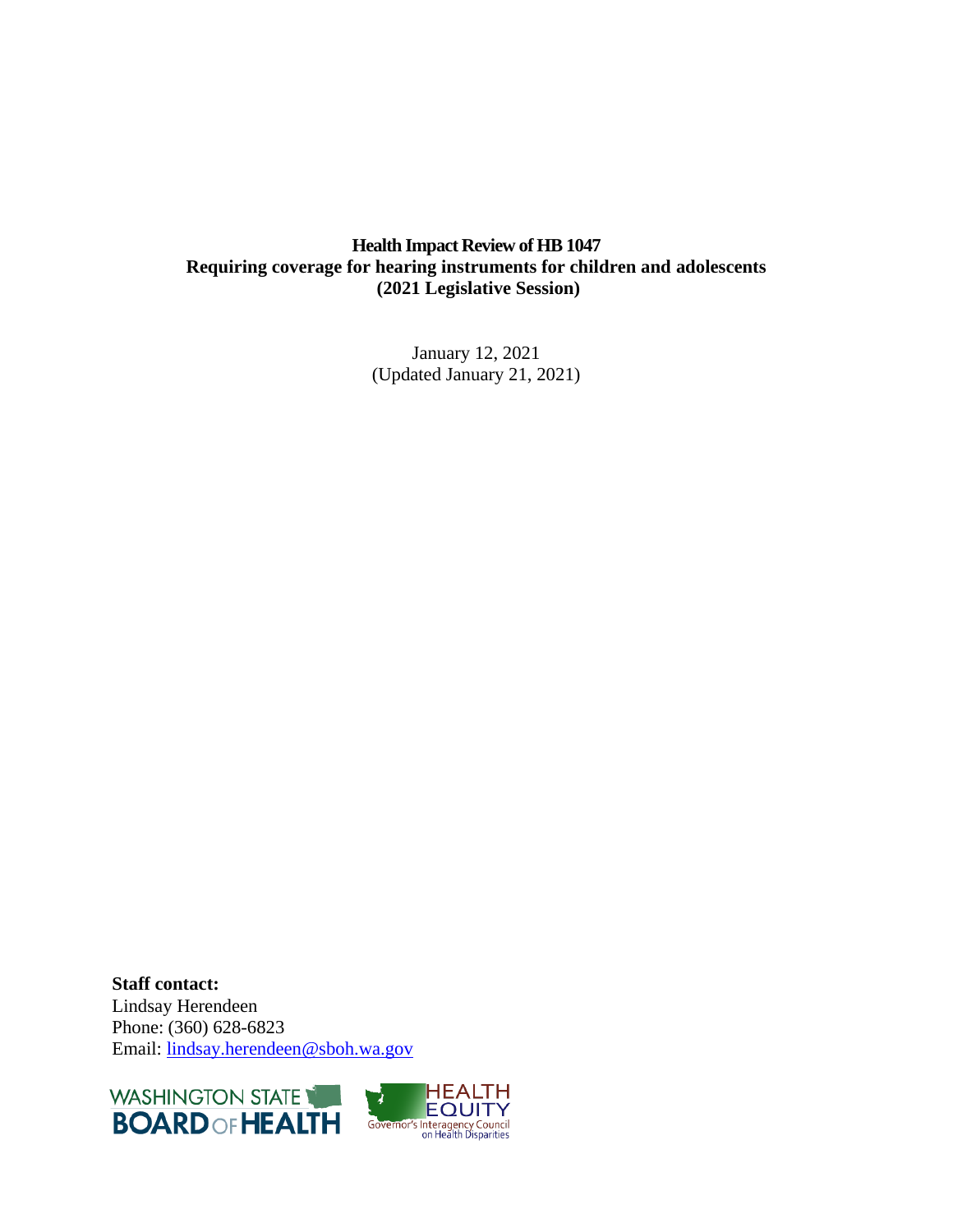#### **Full review**

The full Health Impact Review report is available at: <https://sboh.wa.gov/Portals/7/Doc/HealthImpactReviews/HIR-2021-02-HB1047..pdf>

#### **Acknowledgements**

We would like to thank the key informants who provided consultation and technical support during this Health Impact Review.

# **Contents**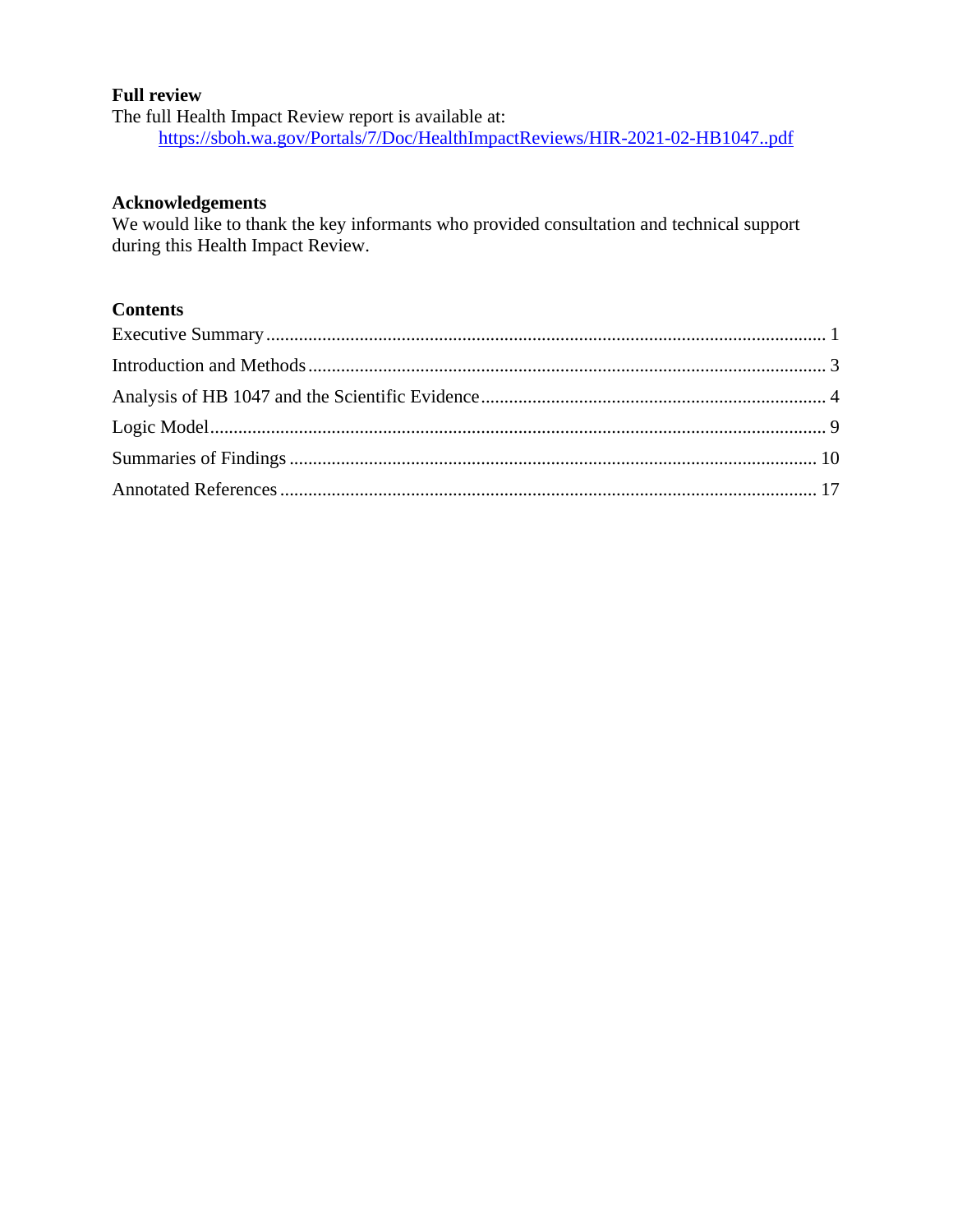# **Executive Summary HB 1047, Requiring coverage for hearing instruments for children and adolescents (2021 Legislative Session)**

**Evidence indicates that HB 1047 would likely result in fully-funded health plans including coverage for hearing instruments and associated care for individuals 18 years of age or younger, which could increase the affordability of hearing instruments, increase the number of youth accessing hearing instruments and technology, improve health outcomes, and reduce health inequities for youth who are deaf or hard of hearing.**

#### **BILL INFORMATION**

**Sponsors:** Wicks, Orwall, Leavitt, Simmons, Kloba, Ortiz-Self, Bateman, Wylie, Gregorson, Goodman, Bronoske, Valdez, Callan, Riccelli, Frame, Rule, Davis, Berquist, Pollet

## **Summary of Bill:**

- Requires a health carrier offering a health plan issued or renewed on or after January 1, 2022 to include coverage for hearing instruments, including bone conduction hearing devices, for individuals 18 years of age or younger.
- Specifies that coverage must include the hearing instrument, initial assessment, fitting, adjustment, auditory training, and ear molds as necessary to maintain optimal fit.
- Sets a maximum benefit amount (not subject to deductible) of \$2,500.00 per ear with hearing  $loss<sup>1</sup>$  every 36 months.

## **HEALTH IMPACT REVIEW**

#### **Summary of Findings:**

This Health Impact Review\* found the following evidence for provisions in HB 1047:

- **Informed assumption** that requiring health carriers to include coverage for hearing instruments and associated care for individuals 18 years of age or younger would result in fully-funded health plans including this coverage. This is based on information from Washington State Office of the Insurance Commissioner (OIC), Health Benefit Exchange (HBE), and health carriers in Washington State.
- **Informed assumption** that fully-funded health plans including coverage for hearing instruments and associated care for individuals 18 years of age or younger would increase the affordability of hearing instruments and associated care for families. This is based on information from key informant interviews.
- **Informed assumption** that increasing the affordability of hearing instruments and associated care would increase the number of youth who are deaf or hard of hearing accessing hearing instruments and technology. This is based on information from key informant interviews.

<sup>&</sup>lt;sup>1</sup> This review recognizes that the phrase "hearing loss" may not be the preferred language of community. This review uses this phrase for consistency and/or accuracy with bill provisions, organizational titles, and direct quotations from published literature, as applicable.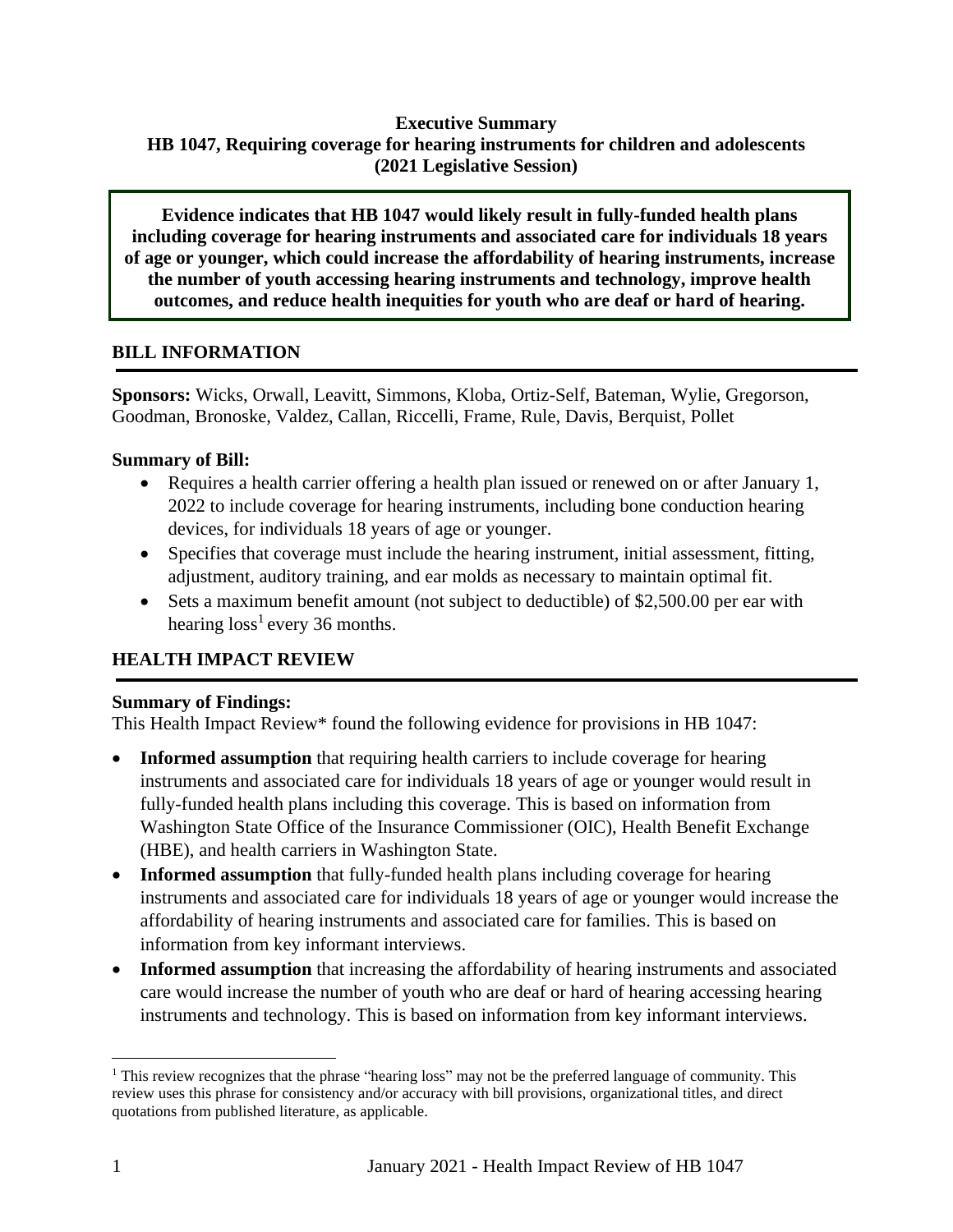- **Strong** evidence that increasing the number of youth who are deaf or hard of hearing accessing hearing instruments and technology will improve health outcomes for these individuals.
- **Strong** evidence that improving health outcomes for youth who are deaf or hard of hearing would decrease health inequities for these individuals. It is unclear how HB 1047 would impact inequities by insurance status and geography.

# **\*UPDATE TO PREVIOUS HEALTH IMPACT REVIEW**

This review is an update to the Health Impact Review completed for HB 2410, Requiring coverage for hearing instruments for children and adolescents (2020 Legislative Session) and includes new or updated resources, information, and data that have become available. As part of this update, staff:

- Included information about the impacts of the COVID-19 pandemic on health insurance.
- <span id="page-3-0"></span>• Provided additional background information for the 2020 context.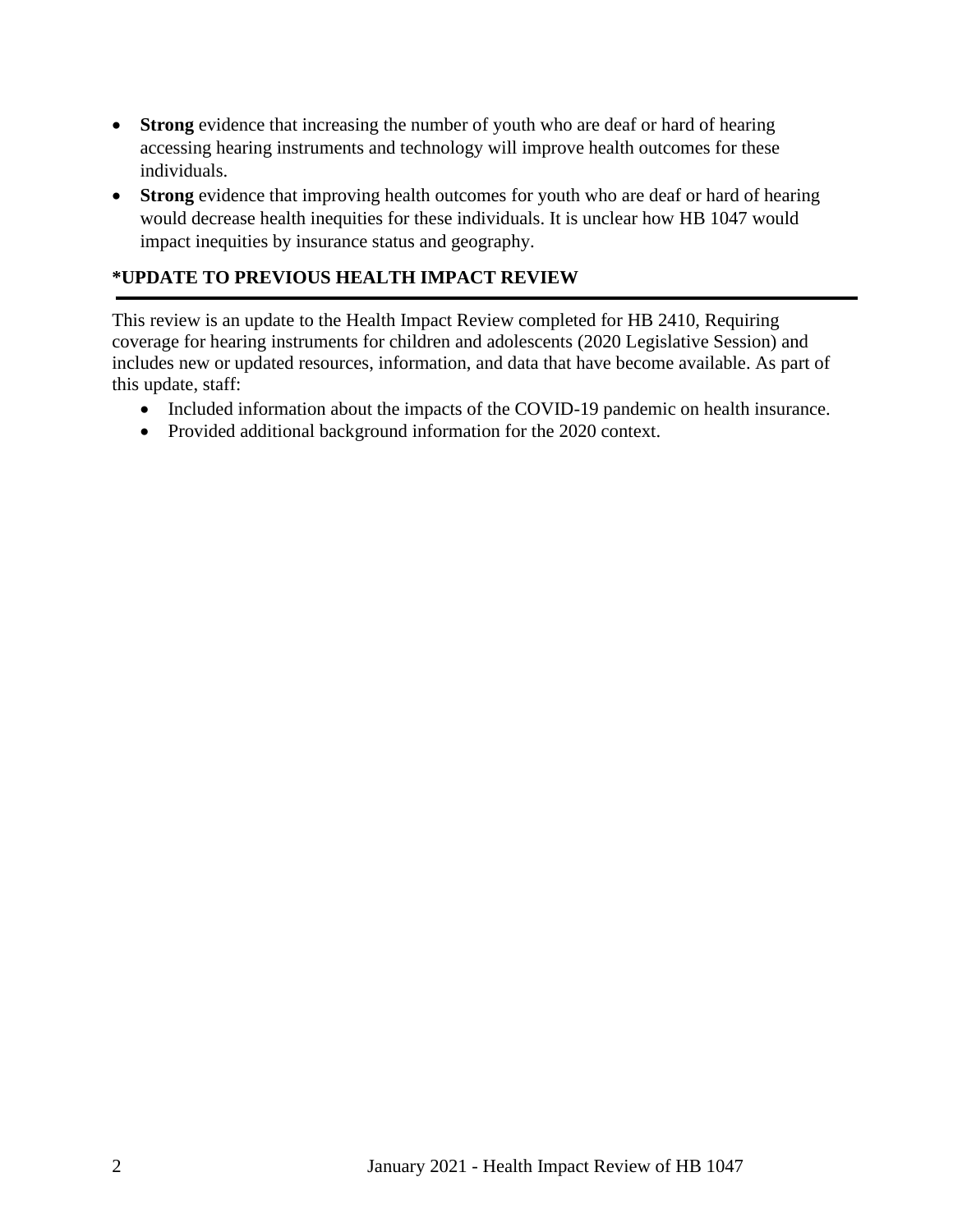#### **Introduction and Methods**

A Health Impact Review is an analysis of how a proposed legislative or budgetary change will likely impact health and health disparities in Washington State [\(RCW 43.20.285\)](http://apps.leg.wa.gov/rcw/default.aspx?cite=43.20.285). For the purpose of this review 'health disparities' have been defined as differences in disease, death, and other adverse health conditions that exist between populations [\(RCW 43.20.270\)](http://apps.leg.wa.gov/rcw/default.aspx?cite=43.20.270). Differences in health conditions are not intrinsic to a population; rather, inequities are related to social determinants (e.g. access to healthcare, economic stability, racism, etc.). This document provides summaries of the evidence analyzed by State Board of Health staff during the Health Impact Review of [House Bill](http://lawfilesext.leg.wa.gov/biennium/2021-22/Pdf/Bills/House%20Bills/1047.pdf?q=20210104114429) 1047 (HB 1047).

Staff analyzed the content of HB 1047 and created a logic model depicting possible pathways leading from the provisions of the bill to health outcomes. We consulted with experts and contacted key informants about the provisions and potential impacts of the bill. We conducted an objective review of published literature for each pathway using databases including PubMed, Google Scholar, and University of Washington Libraries.

Staff also completed key informant interviews to gather additional supporting evidence. In total, we spoke with 17 key informant interviewees, including: 7 informants representing six Washington State agencies; 3 informants representing health care providers or agencies; 3 informants representing health carriers; 2 parents of youth who are deaf or hard of hearing; and 2 informants representing community organizations. More information about key informants and detailed methods are available upon request.

Interviews were conducted within time and process constraints. The primary intent of key informant interviews was to gather supporting evidence to understand different viewpoints, challenges, and benefits to the bill; however, we did not intend to gather all potential viewpoints. Interviewees were selected purposively, with emphasis on informants that could help elucidate bill provisions or the potential impact of the bill on families in Washington State. We identified further key informants using snowball methodology. While we followed-up with many of these recommendations, we were not able to connect with all individuals within time limitations.

Interview questions focused on current health plan coverage and potential impacts of requiring coverage. Questions also explored the potential impact of bill provisions on affordability, access, and health equity. We took detailed notes during the conversations and analyzed these notes to identify themes. We then summarized these themes and incorporated salient results into the HIR document, as applicable. All results from key informant interviews are presented in summary by theme and are not attributed to individual interviewees (unless otherwise noted).

The following pages provide a detailed analysis of the bill, including the logic model, summaries of evidence, and annotated references. The logic model is presented both in text and through a flowchart (Figure 1). The logic model includes information on the strength-of-evidence for each pathway. The strength-of-evidence has been defined using the following criteria:

• **Very strong evidence:** There is a very large body of robust, published evidence and some qualitative primary research with all or almost all evidence supporting the association. There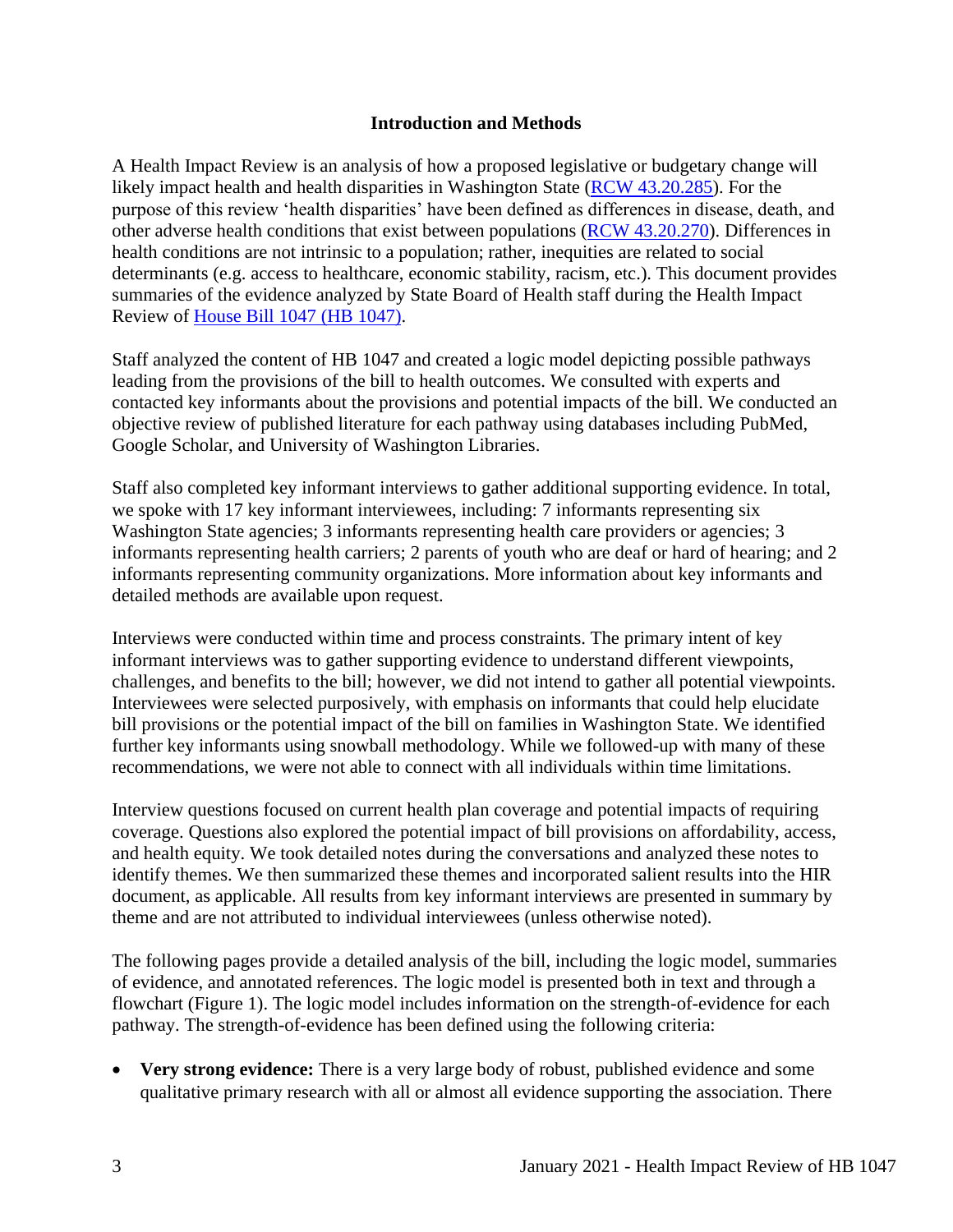is consensus between all data sources and types, indicating that the premise is well accepted by the scientific community.

- **Strong evidence:** There is a large body of published evidence and some qualitative primary research with the majority of evidence supporting the association, though some sources may have less robust study design or execution. There is consensus between data sources and types.
- **A fair amount of evidence:** There is some published evidence and some qualitative primary research with the majority of evidence supporting the association. The body of evidence may include sources with less robust design and execution and there may be some level of disagreement between data sources and types.
- **Expert opinion:** There is limited or no published evidence; however, rigorous qualitative primary research is available supporting the association, with an attempt to include viewpoints from multiple types of informants. There is consensus among the majority of informants.
- **Informed assumption:** There is limited or no published evidence; however, some qualitative primary research is available. Rigorous qualitative primary research was not possible due to time or other constraints. There is consensus among the majority of informants.
- **No association:** There is some published evidence and some qualitative primary research with the majority of evidence supporting no association or no relationship. The body of evidence may include sources with less robust design and execution and there may be some level of disagreement between data sources and types.
- **Not well researched:** There is limited or no published evidence and limited or no qualitative primary research and the body of evidence has inconsistent or mixed findings, with some supporting the association, some disagreeing, and some finding no connection. There is a lack of consensus between data sources and types.
- **Unclear:** There is a lack of consensus between data sources and types, and the directionality of the association is ambiguous due to potential unintended consequences or other variables.

<span id="page-5-0"></span>This review was subject to time constraints, which influenced the scope of work for this review. The annotated references are only a representation of the evidence and provide examples of current research. In some cases, only a few review articles or meta-analyses are referenced. One article may cite or provide analysis of dozens of other articles. Therefore, the number of references included in the bibliography does not necessarily reflect the strength-of-evidence. In addition, some articles provide evidence for more than one research question, so are referenced multiple times.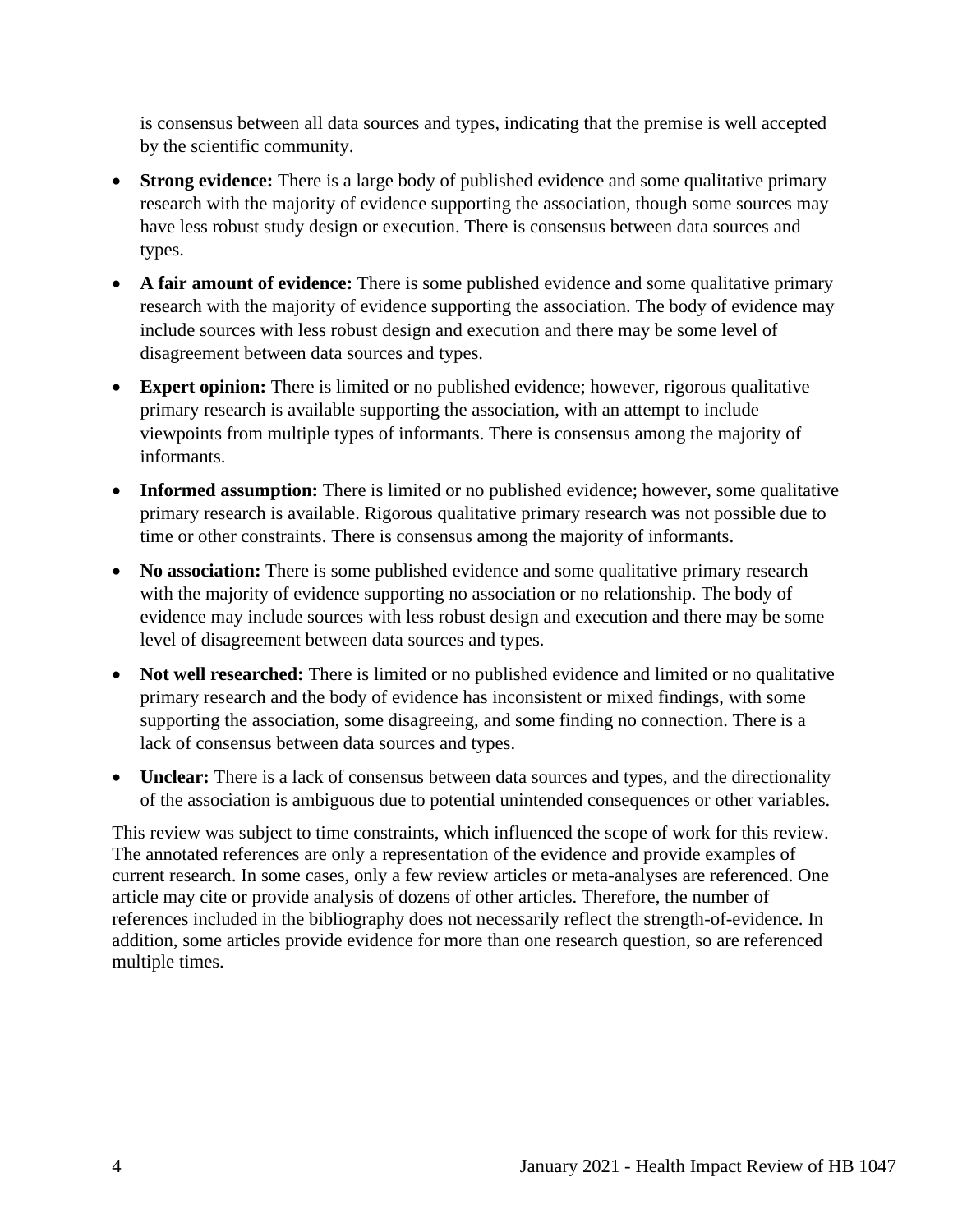#### **Analysis of HB 1047 and the Scientific Evidence**

#### **Summary of relevant background information**

- Under Medicaid, states are required to provide coverage for hearing instruments for children and adolescents under 21 years of age. Washington State Apple Health provides coverage for "new, nonrefurbished, monaural or binaural hearing aids, which includes the ear mold and batteries, for eligible clients age 20 and younger."<sup>1</sup> Under certain circumstances, coverage also includes hearing aid replacements, repairs, and rentals.<sup>1</sup> Apple Health also provides coverage for Cochlear implant external speech processors and Bone Anchored Hearing Aids (Baha) speech processors, including maintenance, repair, and batteries.<sup>1</sup>
- The 2010 Patient Protection and Affordable Care Act (ACA) details ten essential health benefits that must be included in every individual and small employer health plan.<sup>2,3</sup> For children, hearing screening and Cochlear implants are considered essential health benefits under rehabilitative and habilitative services and devices (personal communication, Health Benefit Exchange (HBE), December 2019). However, the ACA does not include hearing aids as an essential health benefit, and individual health plans on the private health market are not required to provide coverage for hearing aids for youth (personal communication, HBE, December 2019).
- As of 2017, 24 states have mandated that private health plans provide coverage for hearing instruments for youth.<sup>4</sup>
- While some health plans in Washington State include coverage for hearing instruments, individual and small employer health plans offered on the Exchange generally do not provide a hearing aid benefit for youth (personal communication, December 2019).
- In 2020, the Washington Health Benefit Exchange began offering new public option plans as part of Cascade Care.<sup>5</sup> On average, these plans decrease deductibles by  $$1,000$ and "provide more access to first dollar services and co-pays (including primary care visits, mental health services, and generic drugs)."<sup>5</sup> As of December 2020, approximately 40% of new enrollees on the Exchange were selecting a public option plan.<sup>5</sup> Similar to other health plans offered on the Exchange "there is no explicit hearing aid benefit as part of the Cascade Care standard plan design" (personal communication, HBE, 2021).
- The ACA is currently being challenged in the U.S. Court System. The U.S. Supreme Court heard oral arguments in November 2020 in a suit to invalidate the ACA.<sup>6</sup> The Kaiser Family Foundation stated that "the ACA remains in effect while the litigation is pending. However, if all or most of the law is ultimately struck down, it will have complex and far-reaching consequences for the nation's health care system, affecting nearly everyone in some way." <sup>6</sup> The court's ruling on the ACA would impact health care coverage and affordability in Washington State.<sup>7</sup>
- The Coronavirus Disease 2019 (COVID-19) pandemic has impacted uninsured rates. While the uninsured rate in Washington State remained constant between 2018 and 2019 (at approximately 6.1%), the Office of Financial Management (OFM) predicted that the number of uninsured in Washington State increased in 2020 as a result of the COVID-19 pandemic.<sup>8</sup> OFM estimates suggested that the uninsured rate doubled in May 2020.<sup>8</sup>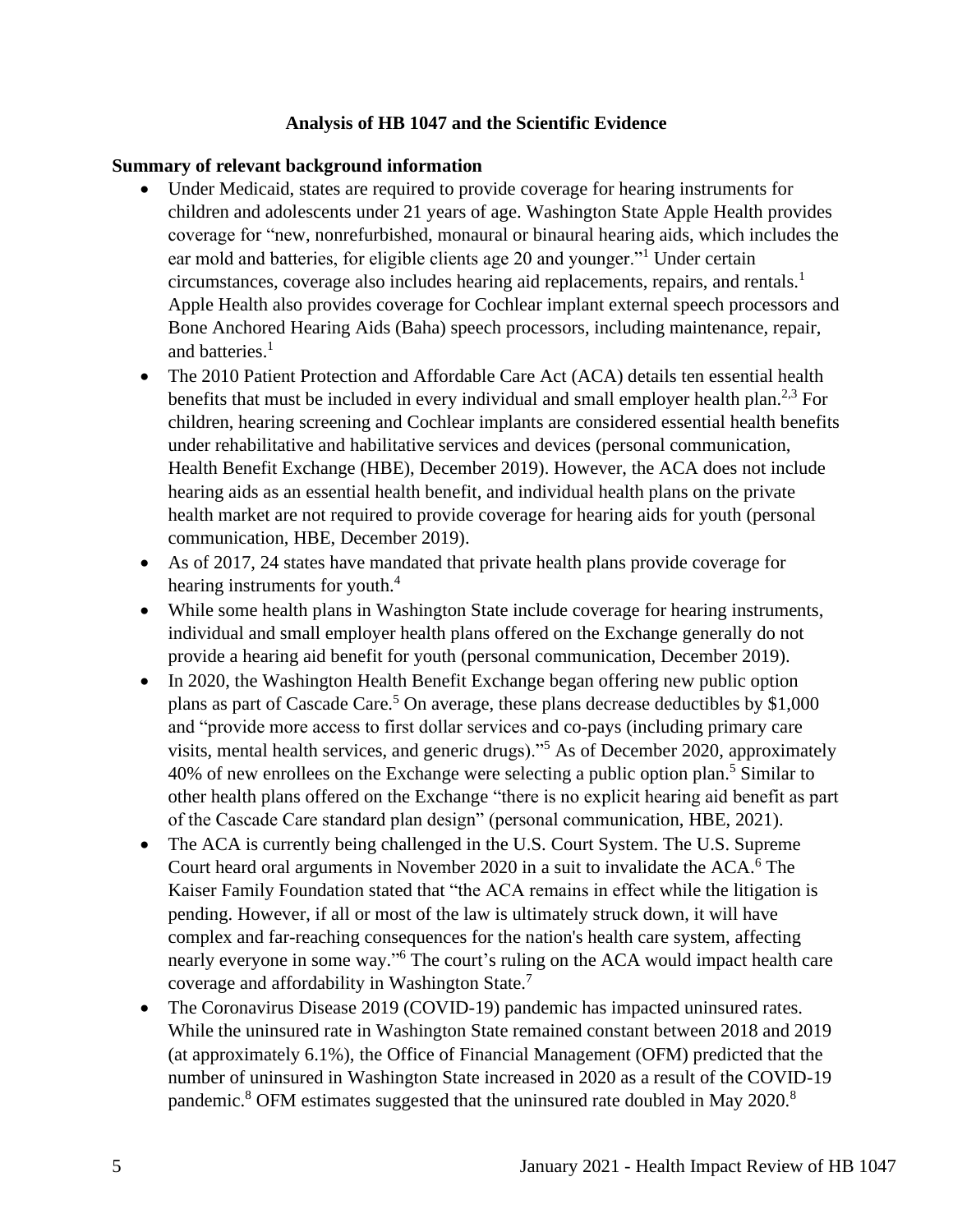However, as of December 2020, the rate had returned to pre-pandemic levels due to the increase in Medicaid enrollment and, to a lesser degree, in enrollment in Qualified Health Plans on the Exchange.<sup>8</sup> The Urban Institute noted that "the COVID-19 pandemic and ensuing economic crisis...will put even more [individuals] at risk of uninsurance and in need of affordable coverage options."<sup>9</sup>

#### **Summary of HB 1047**

- Requires a health carrier offering a health plan issued or renewed on or after January 1, 2022 to include coverage for hearing instruments, including bone conduction hearing devices, for individuals 18 years of age or younger.
	- o [RCW 48.43](https://app.leg.wa.gov/rcw/default.aspx?cite=48.43) impacts all fully-insured health plans in Washington State, including individual and small group/small employer plans offered on the Exchange and Public Employees Benefits Board (PEBB) and School Employees Benefits Board (SEBB) government-sponsored plans (personal communication, January 2020). These fully-insured plans must comply with state mandates. The provisions in the bill would not apply to self-insured plans (large employer plans), which must comply with federal laws and are not subject to state laws (personal communication, January 2020).
	- $\circ$  Hearing instruments, as defined in **RCW** 18.35.010 include "any wearable, prosthetic instrument or device designed for or represented as aiding, improving, compensating for, or correcting defective human hearing and any parts, attachments, or accessories of such an instrument or device, excluding batteries and cords, ear molds, and assistive listening devices."<sup>10</sup>
- Specifies that coverage must include the hearing instrument, initial assessment, fitting, adjustment, auditory training, and ear molds as necessary to maintain optimal fit.
- Sets a maximum benefit amount (not subject to deductible) of \$2,500.00 per ear with hearing loss<sup>a</sup> every 36 months.

## **Health impact of HB 1047**

Evidence indicates that HB 1047 would likely result in fully-funded health plans including coverage for hearing instruments and associated care for individuals 18 years of age or younger, which could increase the affordability of hearing instruments, increase the number of youth accessing hearing instruments and technology, improve health outcomes, and reduce health inequities for youth who are deaf or hard of hearing.

#### **Pathway to health impacts**

The potential pathway leading from the provisions of HB 1047 to decreased health inequities are depicted in Figure 1. We have made informed assumptions that requiring health carriers to include coverage for hearing instruments and associated care for individuals 18 years of age or

<sup>a</sup> This review recognizes that the phrase "hearing loss" may not be the preferred language of community. This review uses this phrase for consistency and/or accuracy with bill provisions, organizational titles, and direct quotations from published literature, as applicable. In addition, key informants noted that most youth who are deaf or hard of hearing would require two hearing aids, even if they experienced unilateral hearing thresholds that were in the mild to severe range (personal communication, December 2019).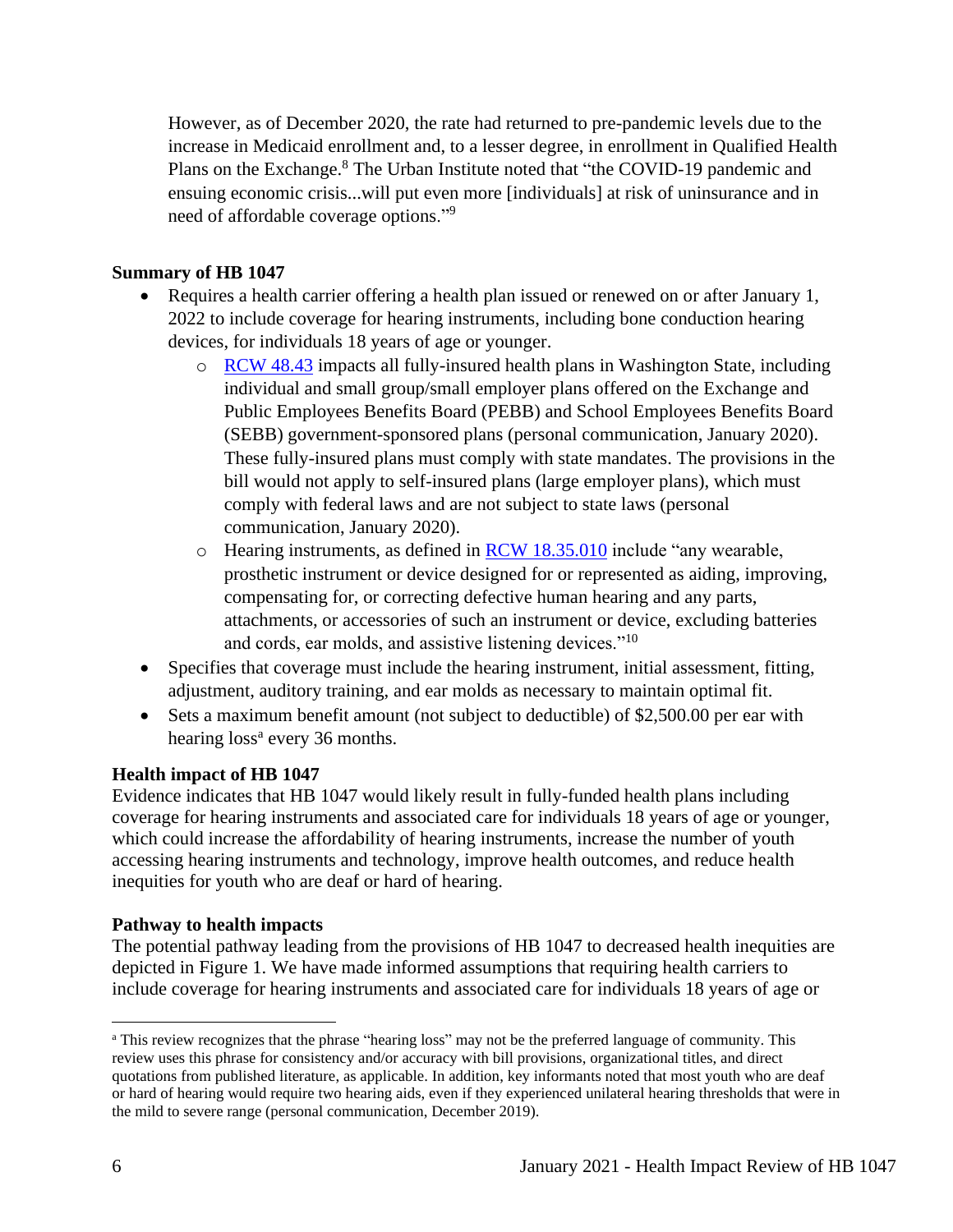younger would result in fully-funded health plans including this coverage; that fully-funded health plans including coverage for hearing instruments and associated care for individuals 18 years of age or younger would increase the affordability of hearing instruments and associated care for families; and that increasing the affordability of hearing instruments and associated care would increase the number of youth who are deaf or hard of hearing accessing hearing instruments and technology. These informed assumptions are based on information from key informant interviews. There is strong evidence that increasing the number of youth who are deaf or hard of hearing accessing hearing instruments and technology will improve health outcomes for these individuals.<sup>11-15</sup> There is also strong evidence that improving health outcomes for youth who are deaf or hard of hearing would decrease health inequities for these individuals.<sup>13-15</sup> The impact of HB 1047 on inequities by insurance status and geography is unclear.

#### **Scope**

Due to time limitations, we only researched the most direct connections between the provisions of the bill and decreased health inequities and did not explore the evidence for all possible pathways. For example, we did not evaluate potential impacts related to:

- Potential cost-savings for families as a result of increased hearing instrument affordability. For example, one key informant talked about the need to balance their family's budget and compare costs between hearing aids and other expenditures (e.g., family vacations).
- Potential impact on family situation and income. For example, one key informant shared that they chose not to work so that their family continued to qualify for Medicaid coverage and ensured access to hearing technology.

## **Magnitude of impact**

There is limited data on the number of youths who are deaf or hard of hearing nationally and in Washington State. Typically, data sources rely on information from newborn hearing screening programs or about youth enrolled in public schools (personal communication, December 2019). However, national estimates suggest that 2 to 3 out of every 1,000 children are born deaf or hard of hearing and that more children develop hearing problems after birth.<sup>16</sup> Washington State Department of Health (DOH) newborn hearing screening data indicate that 1 to 3 out of 1,000 infants are born deaf or hard of hearing in the state.<sup>17</sup> Based on data from DOH's Early Hearingloss Detection, Diagnosis and Intervention program, in 2017, a total of 157 infants out of 86,070 births (2 out of 1,000 infants) were identified through newborn hearing screening as having hearing thresholds in the mild to profound range.<sup>17</sup>

In 2006, the National Institute on Deafness and other Communication Disorders (NIDCD) (part of the National Institutes of Health), analyzed National Health and Nutrition Examination Survey (NHANES) data from 1976 to 1994 to estimate the prevalence of hearing thresholds among U.S. children aged 6 to 19.<sup>18</sup> They estimated that 1.57% to 1.66% of U.S. children aged 6 to 19 experience bilateral hearing thresholds in the mild, moderate, or severe range and 4.9% to 5.7% experience unilateral hearing thresholds in these ranges.<sup>18</sup> NHANES estimates represent the best national estimates for school-aged youth who are deaf or hard of hearing, and only the 1976- 1980 and 1988-1994 NHANES samples included audiometric data for 6 to 19 year olds.<sup>12</sup> More recent NHANES datasets (including the 1994-2010 datasets) only include audiometric data for 12 to 19 year olds.<sup>12</sup> These data suggest that the prevalence of youth who are deaf or hard of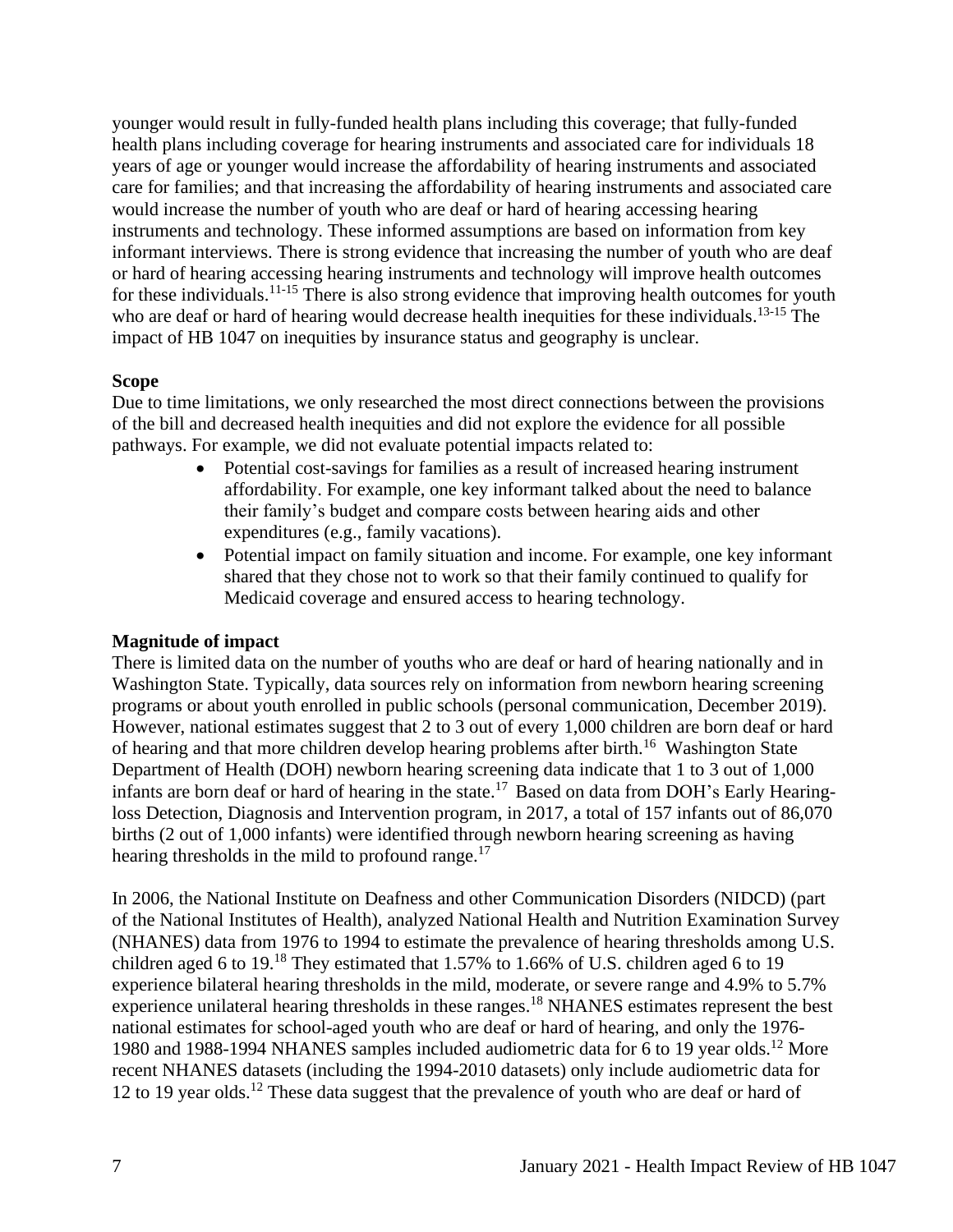hearing has not increased significantly over time.<sup>12</sup> NHANES stopped collecting audiometric data in  $2010$ ,<sup>12</sup> and so, while older, these data are the best national data available. The Washington State Center for Deaf and Hard of Hearing Youth conducts an annual survey of public school districts in Washington State. In 2018, 198 out of 296 school districts (67%) reported that 4,423 children 3 to 21 years of age were deaf or hard of hearing (personal communication, Center for Deaf or Hard of Hearing Youth, January 2020).

In Washington State, 14,189 individuals 0 to 17 years of age were covered by a qualified health plan through the Health Benefit Exchange (HBE) in 2020 (personal communication, HBE, January 2021). There were also approximately 65,000 individuals 0 to 18 years of age enrolled in a health plan through PEBB and 68,000 individuals 0 to 18 years of age enrolled in a health plan through the SEBB as of January 2021 (personal communication, Health Care Authority (HCA), January 2021).

Based on insurance enrollment data and national prevalence estimates, HBE estimated that the changes proposed in HB 1047 would impact 24 to 65 youth enrolled in a plan through the Exchange (personal communication, HBE, December 2019). Using DOH's 2017 newborn hearing screening data, an estimated 29 individuals aged 0 to 17 enrolled in a plan through the Exchange and 266 individuals aged 0 to 18 enrolled in a health plan through PEBB/SEBB may be diagnosed at birth as deaf or hard of hearing and may be impacted by this bill. Based on national estimates for school aged children, approximately 222 to 808 school aged children enrolled in a plan on the Exchange and 2,088 to 7,581 individuals enrolled through PEBB/SEBB may be impacted by this bill.

Therefore, based on these estimates, we anticipate approximately 295 to 8,400 youth aged 0 to 18 enrolled in a plan through the Exchange or PEBB/SEBB may be impacted by HB 1047. It is important to note that not all youth who are deaf or hard of hearing would require or choose to use hearing instruments covered by this bill (e.g. hearing aids, Baha, etc.) and that care should be tailored to each child. Therefore, we expect that only a certain percentage of these individuals would use health insurance coverage for hearing instruments provided by HB 1047.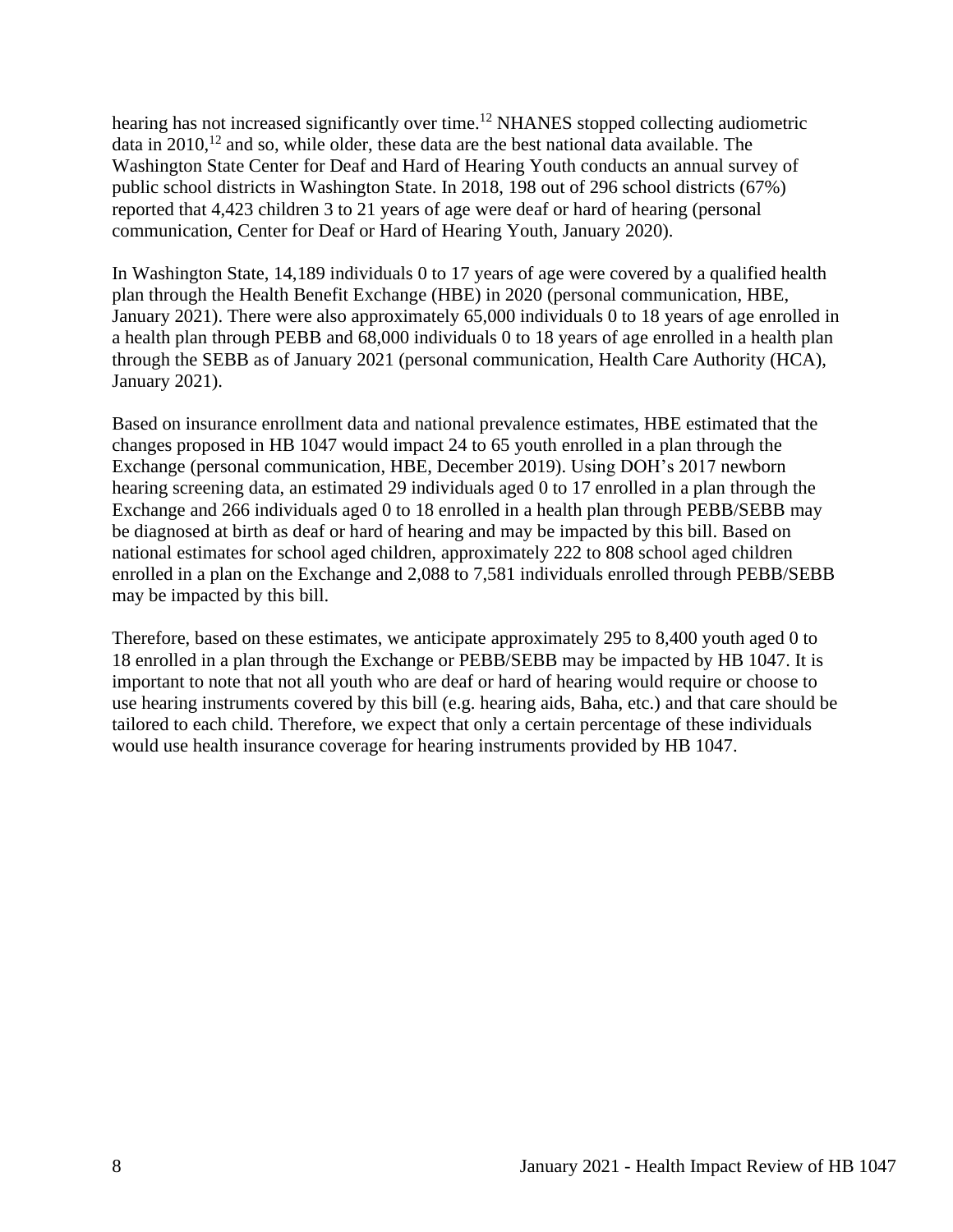#### **Logic Model**

<span id="page-10-0"></span>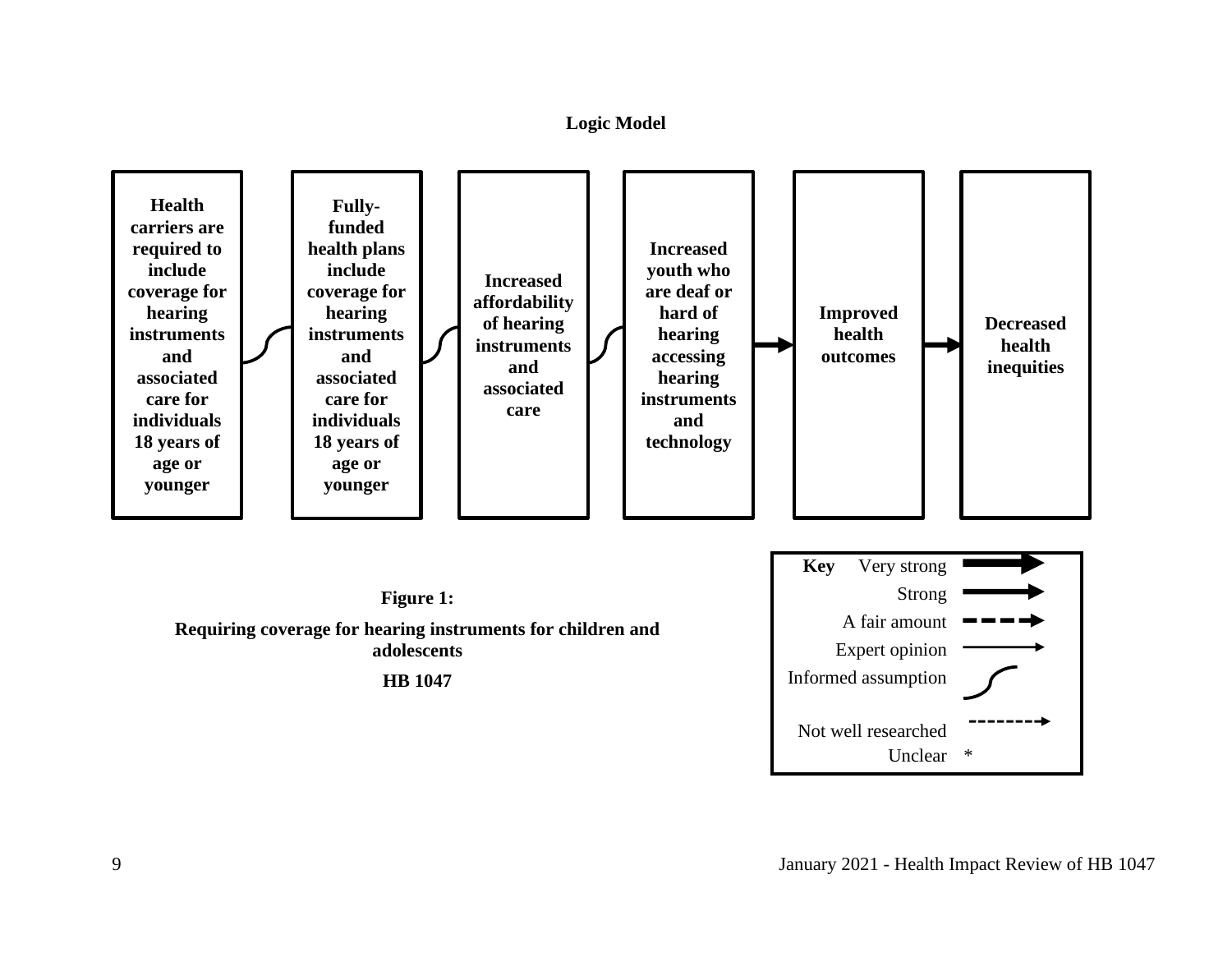#### **Summaries of Findings**

#### <span id="page-11-0"></span>**Will requiring health carriers to include coverage for hearing instruments and associated care for individuals 18 years of age or younger result in fully-funded health plans including this coverage?**

We have made the informed assumption that requiring health carriers to include coverage for hearing instruments and associated care for individuals 18 years of age or younger would result in fully-funded health plans including this coverage. This informed assumption is based on information from the Washington State Office of the Insurance Commissioner (OIC), Health Benefit Exchange (HBE), and health carriers in Washington State.

Since the passage of the 2010 Patient Protection and Affordable Care Act (ACA) and subsequent adoption of Washington State's essential health benefits, the legislature has not passed a bill requiring a new mandated benefit in addition to the federally-required essential health benefits (personal communication, OIC, December 2019). If the legislature required health carriers to provide a new health benefit, OIC would list coverage of hearing instruments as a required state benefit (personal communication, OIC, December 2019). In turn, fully-funded health plans offered in Washington State would be required to meet this new mandate in order to sell plans in the state, including individual and small group/small employer plans offered on the Exchange and PEBB/SEBB government-sponsored plans (personal communication, January 2020).

This new requirement would likely necessitate the state legislature to cover or defray the cost of the benefit for all qualified enrollees (personal communication, OIC, December 2019). The ACA stipulates that states may require additional benefits, but must assume the cost.<sup>19</sup> Therefore, this bill could trigger the federal requirement that the state pay for any premium increase due to this new mandated benefit as well as subsidize any cost-sharing reduction payments necessary (personal communication, HBE, December 2019). Benefits provided by a health plan in addition to the federally-defined essential health benefits are not eligible for premium tax credit subsides and states must "defray the cost to the individual of any additional benefits."<sup>19</sup> There is the potential that the additional requirement may increase plan rates or premiums (personal communication, HBE, December 2019). Key informants representing health carriers in Washington State stated that premiums would likely increase, even if the state had to cover costs, due to the provision of new services (personal communication, January 2020).

Fiscal analyses from other states that have proposed or passed similar legislation suggest that the amount of rate or premium increase would likely be small. For example, Georgia proposed a bill that would require coverage for one hearing aid per ear and associated care every 36 months at a minimum benefit level of \$2,500 and a maximum benefit level of \$3,000 (personal communication, December 2019). A fiscal analysis (that did not include an actuarial analysis) found that plan premiums would increase by \$0.11 to \$1.20 per member per month and cost the state \$831,600 to \$9,072,000 (unpublished data, personal communication, December 2019). An analysis of a similar bill in North Carolina estimated that premiums would increase by \$0.39 per member per year and cost the state \$1,984,000 annually.<sup>20</sup> A national analysis by the 2006 Children's Audiology Financing Workgroup concluded that state mandates would likely increase premiums by less than 1%.<sup>13</sup>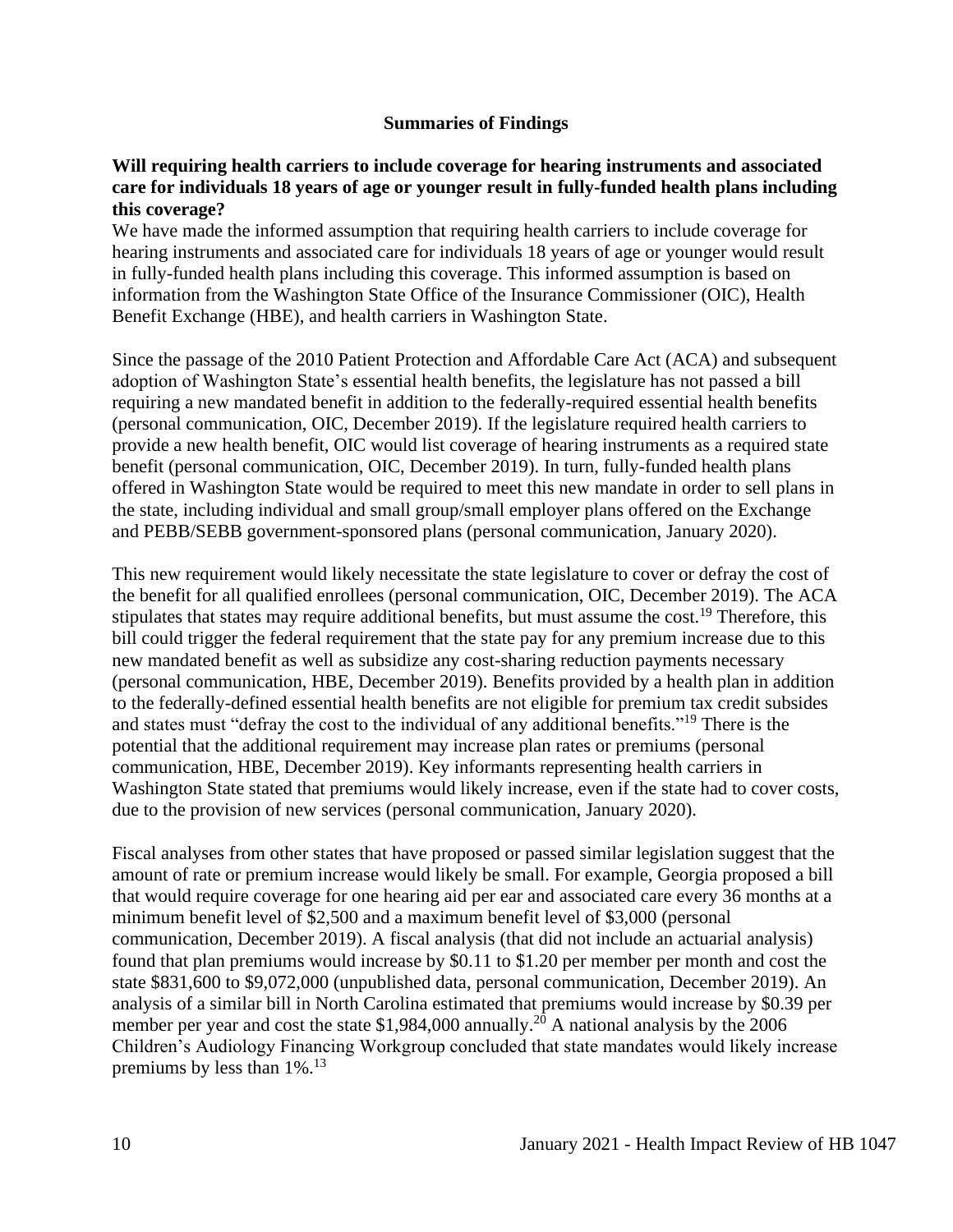Overall, if the legislature required health carriers to include coverage for hearing instruments and associated care, we have made the assumption that fully-funded health plans would include this required coverage in order to meet state law.

#### **If fully-funded health plans include coverage for hearing instruments and associated care for individuals 18 years of age or younger, will hearing instruments and associated care for families be more affordable?**

We have made the informed assumption that fully-funded health plans including coverage for hearing instruments and associated care for individuals 18 years of age or younger would increase the affordability of hearing instruments and associated care for families. This informed assumption is based on information from key informant interviews.

A 2003 survey of all state Early Hearing Detection and Intervention programs found that 88% of programs cited financing problems as a significant barrier for youth who are deaf or hard of hearing to access hearing instruments.<sup>13</sup> Key informants unanimously stated that affordability is a barrier to accessing hearing aids for youth. They shared that a diagnosis of deaf or hard of hearing is always an unexpected diagnosis and that the cost of first-time and replacement hearing aids is always an unexpected cost (personal communication, December 2019). In addition, key informants stated that the cost of associated care was also a barrier and not often covered by insurance (e.g. adjustments, ear molds). One key informant stated that travelling to Seattle or to the nearest pediatric audiologist could also be cost prohibitive for families (personal communication, December 2019).

In Washington State, families may access hearing aids through Medicaid, Seattle Children's Hospital (which will provide care regardless of insurance status), private insurance, or out-ofpocket expenses (personal communication, December 2019). While some health plans offered on the Exchange or as part of PEBB/SEBB medical coverage include some coverage for hearing instruments, others do not provide any coverage, requiring families to pay for the cost out-ofpocket (personal communication, December 2019). Key informants shared that their health plans provided coverage ranging from \$600 per hearing aid every 36 months to \$2,000 for both ears (personal communication, December 2019). One health carrier stated that their plans currently provide \$1,000 every 3 years for hearing instruments (personal communication, January 2020). However, other plans specifically exclude hearing aids, offer inconsistent coverage among plans, and/or do not provide coverage for associated care (e.g. adjustments, ear molds, wires, batteries) (personal communication, December 2019). One key informant shared that their average out-ofpocket expense for hearing aids was approximately \$8,000 per year after insurance (personal communication, December 2019). Another key informant shared that their family's out of pocket expense for first-time hearing aids and associated care was \$10,000 (personal communication, December 2019). Lastly, key informants were concerned that bill language specifying coverage "per hearing impaired ear" would limit the ability to get hearing instruments required for youth, since youth typically require two hearing aids, even if they experience unilateral hearing thresholds in the mild to severe range (personal communication, December 2019). If coverage is only provided "per hearing impaired ear," key informants were concerned that this would further add to out-of-pocket expenses for families (personal communication, December 2019).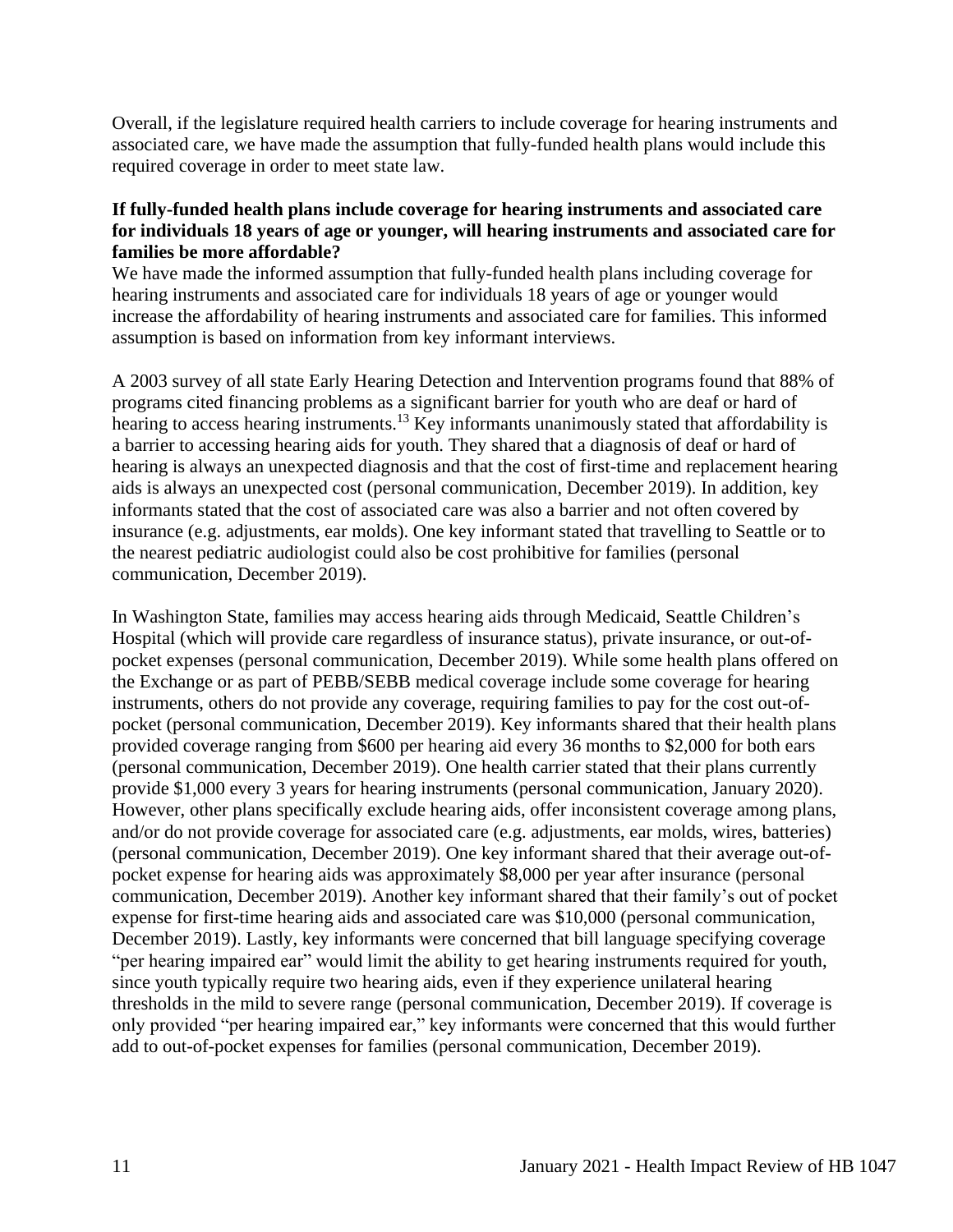The average cost of one hearing aid is \$2,363 (personal communication, HBE, December 2019). However, basic models may not provide adequate levels of technology for children and higher technology models may cost up to \$4,000 per hearing aid (personal communication, December 2019). Two key informants were concerned that setting a maximum benefit amount at \$2,500 per ear every 36 months could result in families not getting the best technology or best fit for their child (personal communication, December 2019). One key informant was concerned that lower technology levels may not be compatible with assistive listening devices used in school settings (personal communication, December 2019). In addition, ear molds cost an average of \$100 to \$250 per set and need to be replaced 1 to 3 times per year depending on the age of the child (personal communication, December 2019). The cost of other hearing instruments (e.g., Bahas) may also be cost prohibitive, and families may have limited options to access hearing technology for youth (personal communication, December 2019).

The 2006 Children's Audiology Financing Workgroup (workgroup) concluded that approximately \$3,000 per hearing aid (in 2010 dollars) would be required to provide the hearing aid, accessories, and related professional services to children 0 to 3 years of age,  $^{13}$  suggesting that a maximum benefit amount of \$2,500 may not be sufficient to fully cover costs. The workgroup concluded that one barrier to state mandated coverage is that families will likely still be responsible for some level of cost-sharing or out-of-pocket expenses.<sup>13</sup> However, the workgroup also stated that, "the lifetime economic cost of permanent hearing loss in children in terms of special education expenditures, direct medical costs, and lost productivity is estimated to be more than \$400,000 per child."<sup>13</sup>

Generally, key informants felt that any level of hearing aid was better than going without any technology, and that HB 1047 would help make hearing aids more affordable for families. Since HB 1047 would provide a maximum benefit amount of \$2,500 per ear every 36 months, which would provide coverage for the average cost of one hearing aid and associated care, HB 1047 would likely provide a richer benefit than is available through plans currently. Since many plans do not currently offer any hearing aid benefit, we have made the informed assumption that HB 1047 would offset some of the costs of hearing instruments and therefore increase affordability for families.

#### **Will increasing the affordability of hearing instruments and associated care increase the number of youth who are deaf or hard of hearing accessing hearing instruments and technology?**

We have made the informed assumption that increasing the affordability of hearing instruments and associated care would increase the number of youths who are deaf or hard of hearing accessing hearing instruments and technology. This informed assumption is based on information from key informant interviews.

Overall, affordability is a barrier to accessing hearing instruments and associated care for families (personal communication, December 2019). Affordability is likely to become a larger barrier as a result of the COVID-19 pandemic and ensuing economic crises.<sup>9</sup> Families often have to pay for hearing instruments out-of-pocket, resulting in families delaying care or extending the life of a hearing aid (personal communication, December 2019). Key informants also shared that there is a gap in coverage for hearing instruments. Families that do not meet income-eligibility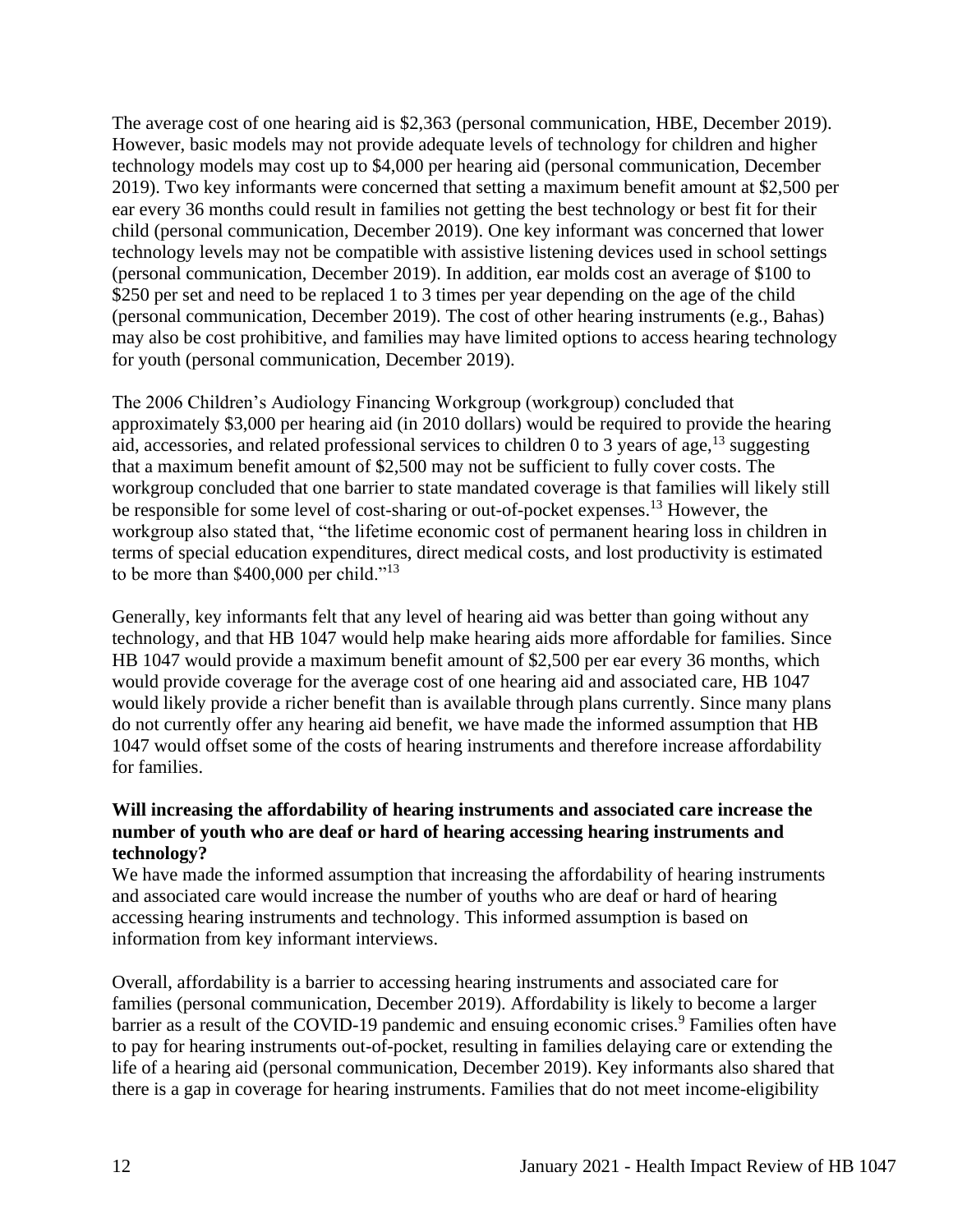for Medicaid, and do not have fiscal resources to pay for hearing instruments out-of-pocket are more likely to delay care (personal communication, December 2019). In addition, while Seattle Children's Hospital will provide care regardless of insurance status, many families experience barriers to accessing Seattle Children's Hospital, including travel time or cost (personal communication, December 2019). Key informants also shared personal financial impacts to ensuring youth have access to hearing technology.

In addition, key informants shared that hearing aid technology is constantly changing. Affordability may cause families to choose more basic technology models or choose not to upgrade to newer technology when it becomes available (personal communication, December 2019). Typically, the most appropriate hearing aids for children are digital hearing aids with specific features, including automatic feedback cancellation, low-level noise reduction, multiple channels, compatibility with remote-microphone (FM) technology, tamper-proof battery doors, wide dynamic range compression, and flexible gain and output characteristics that can be modified as hearing changes.<sup>13,14</sup> These models may be more expensive than basic models (personal communication, December 2019). Allowing coverage every 36 months will ensure that children have access to the best available technology at consistent intervals (personal communication, December 2019). While key informants felt that youth, especially younger children, may still need to have their hearing aids replaced more frequently than every 3 years (e.g. due to wear and tear, accidental loss or damage), all key informants felt that being able to access new technology every 3 years was a reasonable timeframe and improvement.

Overall, providing coverage at \$2,500 per ear every 36 months for hearing instruments will likely increase the number of youths who are deaf or hard of hearing accessing hearing instruments and up-to-date technology.

## **If more youth who are deaf or hard of hearing have access to hearing instruments and technology, will health outcomes improve for these individuals?**

There is strong evidence that increasing the number of youths who are deaf or hard of hearing accessing hearing instruments and technology will improve health outcomes for these individuals.

Negative outcomes have been shown for youth with any degree of hearing outside the typical range.<sup>15</sup> Early access to hearing habilitative services is crucial for development (personal communication, December 2019). Generally, "without appropriate access to language, hearing technology, and early intervention, children [who are deaf or hard of hearing] almost always fall behind their peers in language, cognition, and social-emotional development."<sup>13</sup> Infants that do not receive appropriate early intervention services often exhibit at least one developmental delay.<sup>13</sup> Hearing thresholds in the mild, moderate, or severe range have been associated with physical, cognitive, behavioral, and social impacts, including reduced quality of life, isolation or exclusion, and increased symptoms of depression.<sup>11</sup> Youth who are deaf or hard of hearing may experience poor psychosocial health, school performance, academic achievement, social engagement, speech and language development, self-esteem, and social and emotional outcomes. 12,14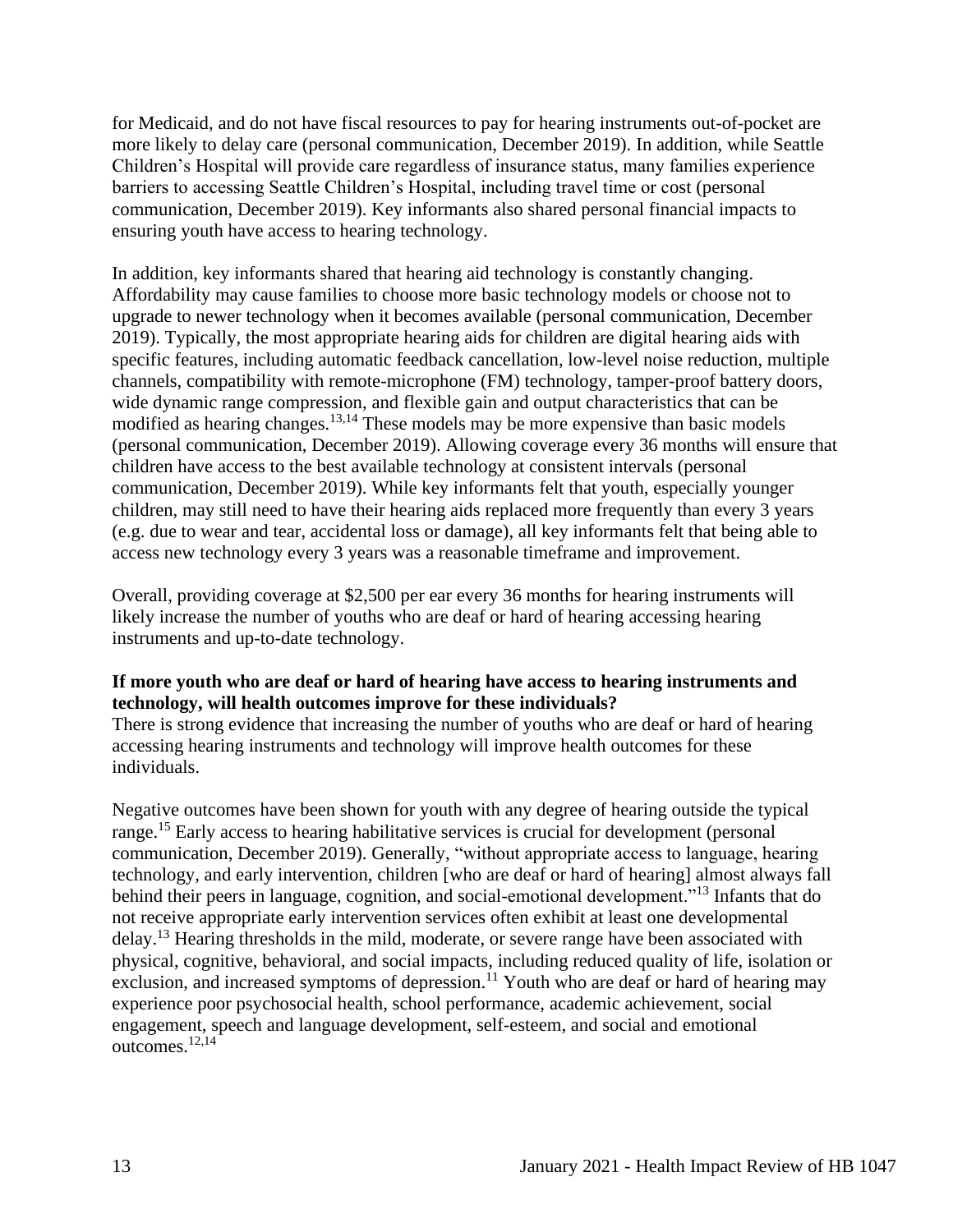Access to hearing instruments can improve social and emotional outcomes, mental health outcomes, and educational outcomes for youth.13-15 In 2019, the Joint Committee on Infant Hearing (JCIH) reaffirmed the importance of fitting hearing aids using evidence-based protocols to ensure maximum audibility as soon as possible after diagnosis, ideally no later than four months of age, for families that have chosen development of listening and spoken language as a goal.<sup>14</sup> They stated that, "without appropriate language exposure and access, [children who are deaf or hard of hearing] will fall behind their hearing peers in communication, language, speech, cognition, reading, and social-emotional development, and delays may continue to affect the child's life into adulthood."<sup>14</sup> The Outcomes of Children with Hearing Loss project examining long-term outcomes for children who use hearing aids also hypothesized that, "provision of wellfit [hearing aids], higher levels of audibility, and consistent [hearing aid] use will lead to better access to linguistic input and higher levels of cumulative linguistic experience."<sup>15</sup>

Previous research has also shown that social engagement and interaction with caregivers and peers play an important role in language development, and youth who have hearing thresholds in the mild, moderate, or severe range may miss out on some of these "incidental" learning opportunities without access to hearing technology.<sup>15</sup> In addition, with the COVID-19 pandemic, key informants shared that wearing masks and participating virtually in educational and social opportunities have further challenged these incidental opportunities. Hearing aids can provide access to friends, family, and relationships (personal communication, December 2019). The Outcomes of Children with Hearing Loss project asserted that removing some of these barriers through appropriate hearing amplification interventions may provide children who are deaf or hard of hearing with resilience in language development.<sup>15</sup> They concluded that there are three main factors that influence access to linguistic input for children who are deaf or hard of hearing, including 1) aided audibility; 2) hearing aid use, including age at fitting, duration, and consistency of use; and 3) quantity and quality of linguistic input from caregivers.<sup>15</sup>

Lastly, level of hearing aid technology is important to expose youth to the greatest range of sound necessary for development (personal communication, January 2020). For example, "limited bandwidth provided by amplification can render final -s nearly inaudible" and, over time, this can reduce the child's "cumulative linguistic experience, which places the child at risk for reductions in language learning efficiency and for language delays."<sup>15</sup> Previous research has shown that higher levels of aided audibility (for example, due to better technology) resulted in better speech production and language skills in preschoolers, and better language outcomes in school-aged children who are hard of hearing.<sup>15</sup>

Overall, there is strong evidence that improving access to hearing instruments and technology will improve outcomes for youth who are deaf or hard of hearing.

## **Will improving health outcomes for youth that are deaf or hard or hearing decrease health inequities for these individuals?**

There is strong evidence that improving health outcomes for youth who are deaf or hard of hearing would decrease health inequities for these individuals. Youth who are deaf or hard of hearing already experience inequities, $11-15$  and there is evidence that access to hearing instruments and technology has the ability to reduce or eliminate negative outcomes.<sup>13-15</sup> The JCIH stated that, "with early detection and appropriate, targeted intervention, developmental milestones for an infant who is deaf or hard of hearing can be expected to be achieved, more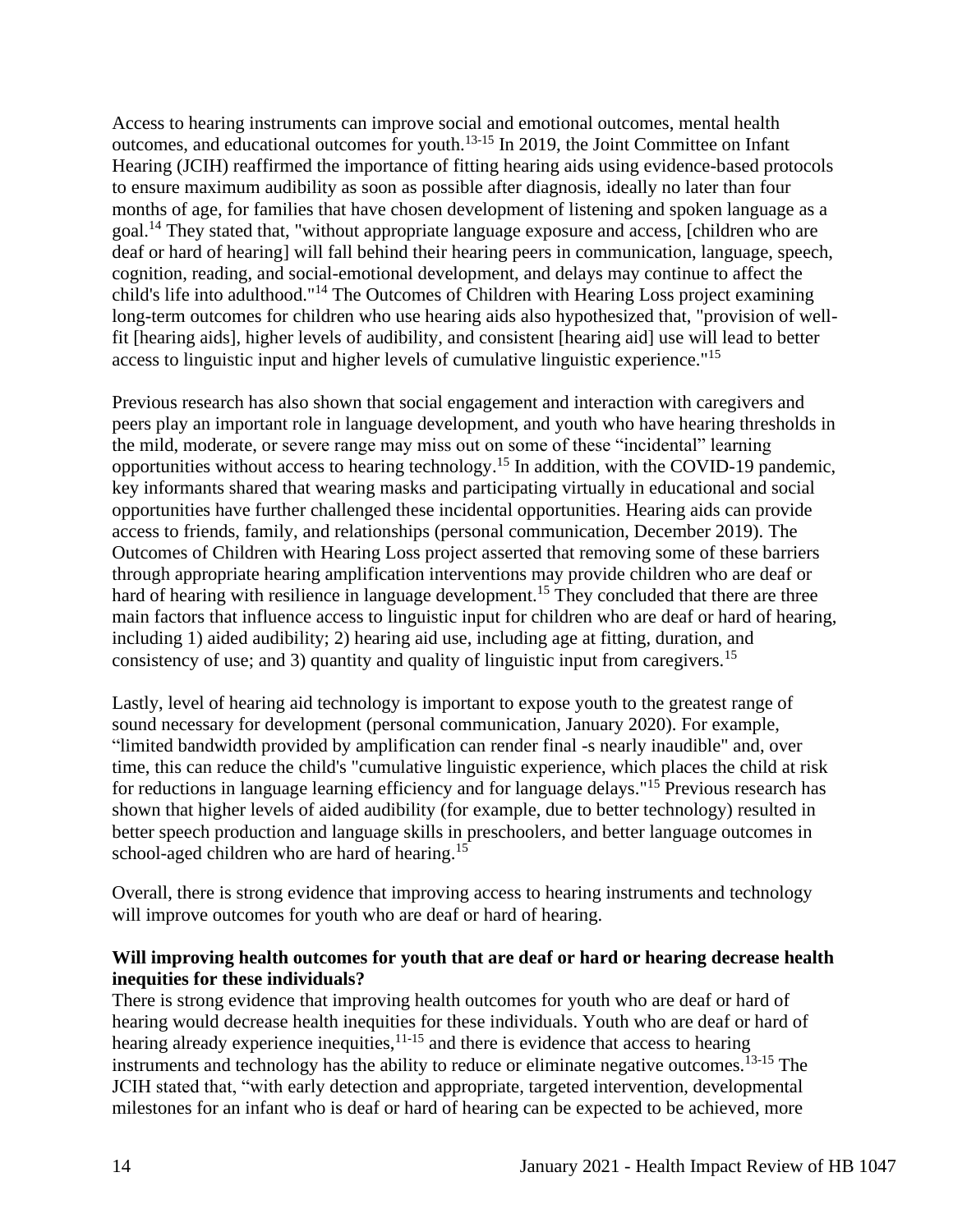accurately reflecting the child's true potential."<sup>14</sup> Therefore, since HB 1047 has the potential to improve access to hearing instruments and technology, this bill is likely to reduce inequities experienced by youth who are deaf or hard of hearing. The impact of HB 1047 on inequities by insurance status or geography is unclear.

#### *Inequities by insurance status*

Approximately 6.1% of Washingtonians are uninsured, and the number of individuals who are uninsured are likely to increase as a result of the COVID-19 pandemic <sup>8</sup> In addition, the COVID-19 pandemic has also resulted in an economic crisis and may further impact affordability for families.<sup>9</sup> Key informants shared that, even with health insurance, there is a gap in coverage for hearing instruments. Families that do not meet income-eligibility for Medicaid, and do not have fiscal resources to pay for hearing instruments out-of-pocket are more likely to delay care (personal communication, December 2019). Key informants also mentioned that individuals that are recent immigrants or refugees may have limited access to initial hearing screening tests and limited access to health insurance. However, youth aged 0 to 19 who are income-eligible may qualify for Apple Health regardless of citizenship status.<sup>21</sup> In addition, while HB 1047 applies to individual and small group/small employer plans offered on the Exchange and PEBB/SEBB government-sponsored plans, the provisions in the bill would not apply to self-insured plans (large employer plans) (personal communication, January 2020). National studies have estimated that state mandates for hearing instruments would only extend coverage to approximately 20% of youth who are deaf and hard of hearing.<sup>13</sup> Therefore, the impact of HB 1047 on current inequities by insurance status are unclear.

## *Inequities by geography*

Shortages of audiologists with pediatric training have been identified as a barrier to youth accessing and receiving necessary services and technology across the U.S.<sup>13,14</sup> Access to hearing screening services and pediatric audiology is disproportionately spread across Washington State, with the majority of services located in urban areas (personal communication, December 2019). While many communities have access to an audiologist, most hearing clinics will not provide care for children as pediatric audiology is highly specialized to fit the needs of children and their families (personal communication, December 2019). The JCIH recommends that children who are deaf or hard of hearing be fitted for hearing aids by an audiologist with expertise, skills, and knowledge in pediatric audiology.<sup>14</sup> Youth typically "require more frequent professional services than adults because of the complexity and variation in their hearing loss."<sup>13</sup> For example, pediatric audiologists provide monitoring for fit and access to technology, ongoing counseling for the child, and services for other members of the family (personal communication, December 2019). Pediatric audiologists often work with a child's school system to ensure they are getting the services they need (personal communication, December 2019). One key informant from Whatcom County shared that their family had to transfer all of their care to Seattle Children's Hospital in order to access a pediatric audiologist and hearing aids, requiring changes in providers and long travel times.

In addition, "most parents are unfamiliar with hearing loss and hearing aids when they begin the intervention process, making it difficult for them to recognize when they are missing critical information related to their child's care and intervention" <sup>22</sup> and emphasizing the important role audiologists play in care. In a survey of 27 families with toddlers with binaural hearing aids, the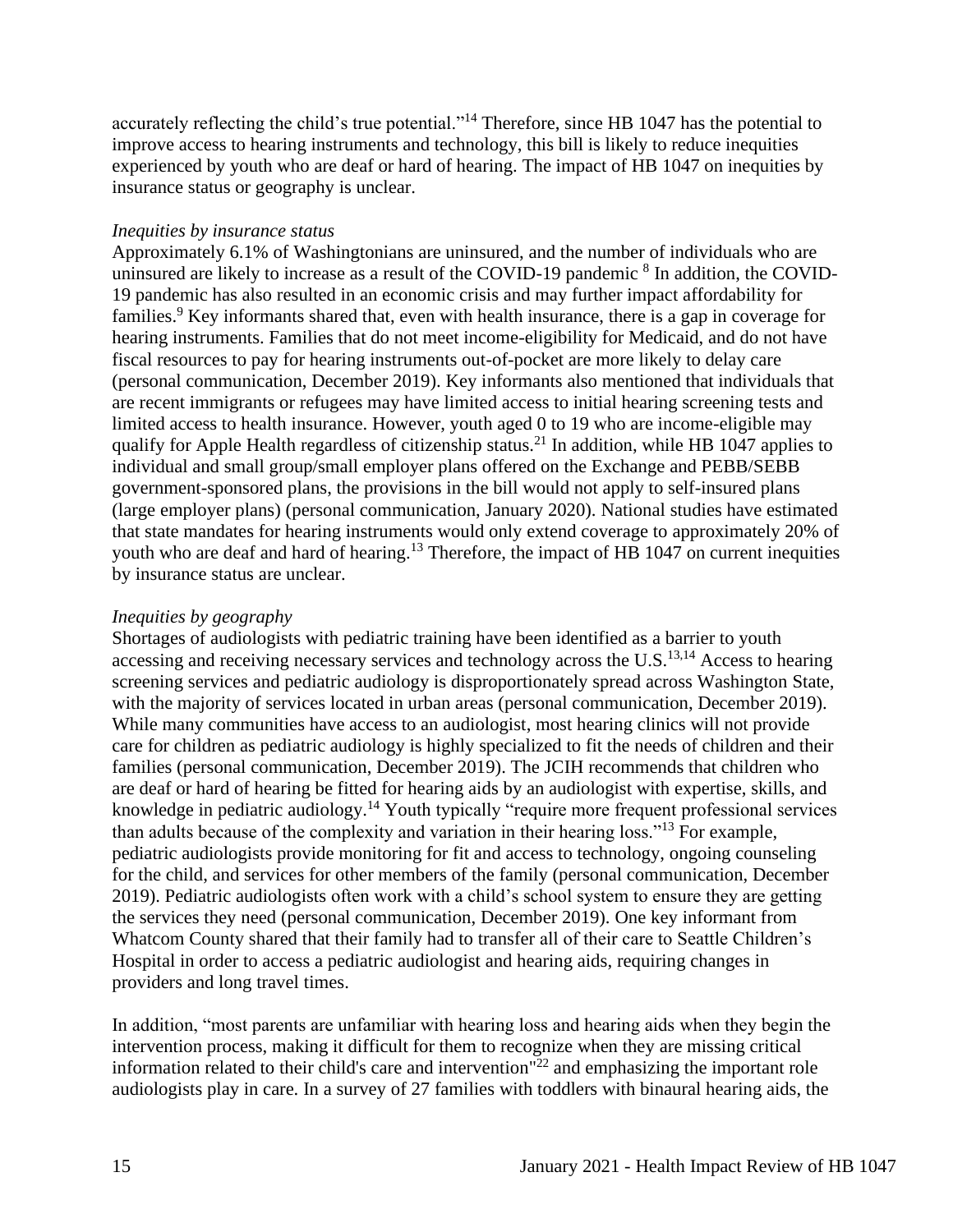majority reported that their primarily source of information and skills was the audiologist, with other health care providers teaching hearing aid management skills infrequently.<sup>22</sup> The study noted that, "supporting parents in how they manage their child's hearing aid use not only includes addressing technical aspects of hearing testing and hearing aid function but also addressing parent thoughts, feelings, and emotions. Counseling and emotional support is part of an audiologist's scope of practice and is a critical component of routine audiological care. Supporting parental well-being and adjustment to their child's hearing loss and ongoing hearing needs can influence daily management, positively affecting child development outcomes."<sup>22</sup> While HB 1047 may improve access to and make hearing instruments and technology more affordable, it is unlikely to impact access to care or pediatric audiology services in Washington State. Therefore, the impact of the bill by geography is unclear.

<span id="page-17-0"></span>Overall, HB 1047 has the potential to reduce inequities for youth who are deaf or hard of hearing, and the impacts on inequities by insurance status and geography are unclear.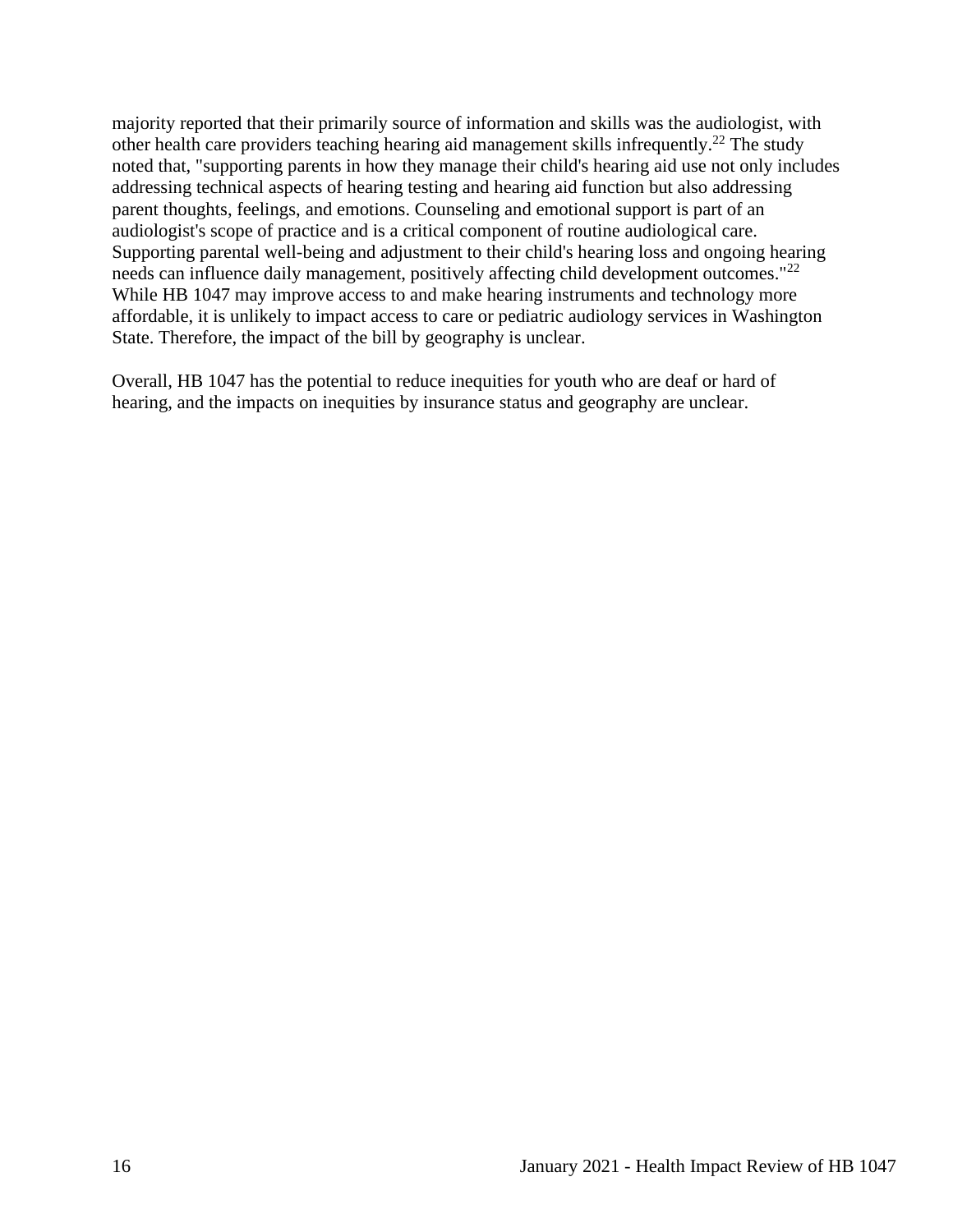## **Annotated References**

## 1. **Authority Washington State Health Care. Washington Apple Health Hearing Hardware Billing Guide: Washington Apple Health Clients Age 20 and Younger; DDA Clients Age 21 and Older. 2016.**

In this guide, Washington State Health Care Authority summaries coverage requirements for hearing hardware under Washington Apple Health programs, including Medicaid, the children's health insurance program (CHIP), and state-only funded health care programs. Medicaid and the Developmental Disabilities Administration programs provide coverage for "new, nonrefurbished, monoaural or binaural hearing aids, which includes the ear mold and batteries, for eligible clients age 20 and younger." The programs also cover replacement hearing aids after warranty if the aids are lost, beyond repair, or not sufficient for the client's hearing loss as well as ear molds when the mold is damaged or no longer fits, batteries, repairs, and rentals. Coverage also includes a prefitting evaluation, ear mold, and minimum of three post-fitting consultations. Both programs also provides coverage for Cochlear implant external speech processors and Baha speech processors, including maintenance, repair, and batteries.

## 2. **What health insurance plans must cover. 2019; Available at:**

## **[https://www.insurance.wa.gov/what-health-insurance-plans-must-cover.](https://www.insurance.wa.gov/what-health-insurance-plans-must-cover) Accessed 12/30/2019, 2019.**

The Office of the Insurance Commissioner provides information about what health plans in Washington State must cover based on the Affordable Care Act and state requirements.

#### 3. **What Marketplace health insurance plans cover: 10 essential health benefits. 2019; Available at: [https://www.healthcare.gov/coverage/what-marketplace-plans-cover/.](https://www.healthcare.gov/coverage/what-marketplace-plans-cover/) Accessed 12/30/2019, 2019.**

The U.S. Centers for Medicare & Medicaid Services outlines the 10 essential health benefits required by the Affordable Care Act.

#### 4. **Utah State University. Hearing Aid Legislation. 2017; Available at: [http://infanthearing.org/legislation/hearingaid.html.](http://infanthearing.org/legislation/hearingaid.html) Accessed 12/30/2019, 2019.**

The National Center for Hearing Assessment and Management at Utah State University compiled a summary of enacted hearing aid legislation. As of 2017, 24 states required health insurance plans to cover hearing aids for youth. This website provides a summary of each state's legislation.

#### 5. **MacEwan P. Update from the Health Benefit Exchange: Current Activities, Presentation to the House Health and Wellness Committee, December 1, 2020. Washington Health Benefit Exchange; 2020.**

On December 1, 2020, Pam MacEwan provided an update from the Health Benefit Exchange (HBE) to the House Health and Wellness Committee of the Washington State Legislature. Among other updates, HBE provided an overview of 2021 Exchange Health Plans. The shared that average rates were likely to decrease in 2021. Thirteen health carriers were offering plans on the Exchanges, with a total of 115 Qualified Health Plans. Each county in Washington had at least two carriers offering plans, which was an increase from 2020 with 8 counties only having one carrier offer plans. In addition, King , Pierce, and Thurston Counties had carriers offering 69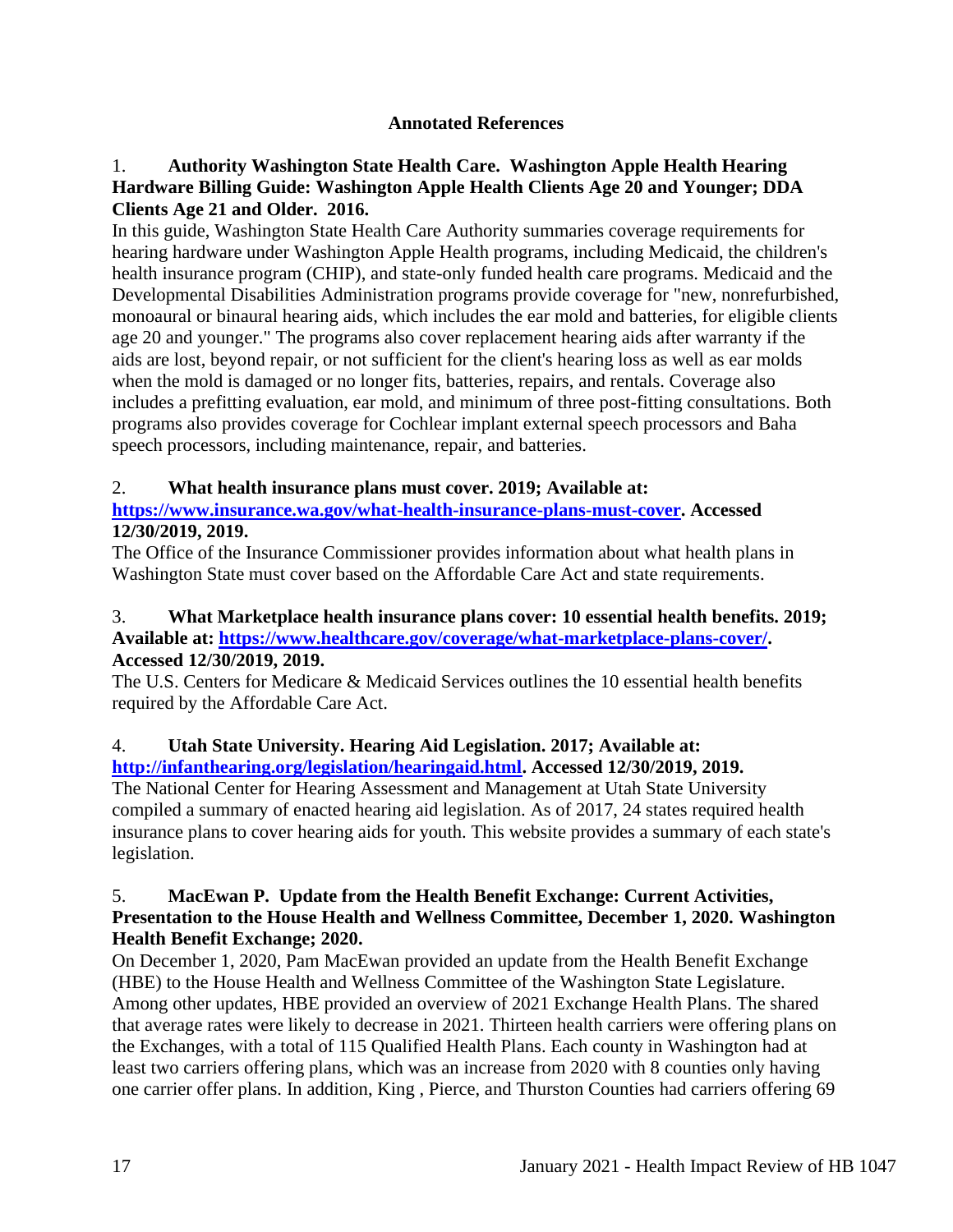to 73 plans. As part of Cascade Care, 5 carriers were offering new public option plans in 19 different counties. On average, Cascade Care plans offer a \$1,000 decrease in deductibles and "provide more access to first dollar services and co-pays (including primary care visits, mental health services, and generic drugs)." Approximately 40% of new 2021 enrollees were selecting Cascade Care plans.

# 6. **Affordable Care Act. 2020; Available at: [https://www.kff.org/tag/affordable-care](https://www.kff.org/tag/affordable-care-act/?paged=2)[act/?paged=2.](https://www.kff.org/tag/affordable-care-act/?paged=2) Accessed 1/5/2021, 2021.**

The Kaiser Family Foundation provides updates and resources about the current challenge of the Affordable Care Act in the U.S. Court System. The U.S. Supreme Court heard oral arguements in November 2020 in a suit to invalidate the Affordable Care Act. They noted, "the ACA remains in effect while the litigation is pending. However, if all or most of the law is ultimately struck down, it will have complex and far-reaching consequences for the nation's health care system, affecting nearly everyone in some way."

## 7. **AG Ferguson Statement on Seeking Supreme Court Review of ACA [press release]. January 3, 2020 2020.**

In this press release, the Washington State Office of the Attorney General provided comment on the current status of the Affordable Care Act (ACA) in the U.S. Court System. Attorney General Bob Ferguson asked the U.S. Supreme Court to review the lower court's decision in a challenge to the Affordable Care Act. Washington State, as part of a 20 state coalition is, "seeking review of a decision in the U.S. Court of Appeals for the Fifth Circuit, which held that the individual mandate is unconstitutional, but declined to further rule on the validity of the ACA's remaining provisions." The court's ruling on the ACA would impact health care coverage and affordability in Washington State.

## 8. **Yen W. Washington State Health Services Research Project: Statewide Uninsured Rate Remailed Unchanged from 2018 to 2019. Research Brief. Washington State Office of Financial Management, Health Care Research Center; December 2020 2020.**

In this Research Brief, Washington State Office of Financial Management (OFM) describes trends in health coverage through 2019. Overall, Washington State's uninsured rate remained constant from 2018 to 2019 at approximately 6.1% uninsured. In addition, "no population group experienced a statistically signficant change in its uninsured rate between 2018 to 2019." OFM provides uninsured rates by age, sex, race/ethncity, and family income. The uninsured rates for the three lowest income groups remained approximately four times higher than the highest income group. However, based on weekly estimates of uninsured rates during the COVID-19 pandemic, OFM estimated that the uninsured rate for 2020 is likely to be higher. OFM estimates suggest that the uninsured rate doubled in May 2020 compared to before the pandemic. As of December 2020, the rate has returned to pre-pandemic levels largely due to the increase in enrollment in Medicaid and, to a lesser degree, in Qualified Health Plans on the Exchange.

## 9. **McMorrow S., Dubay L., Kenney G.M., et al. Uninsured New Mothers' Health and Health Care Challenges Highlight the Benefits of Increasing Postpartum Medicaid Coverage. Urban Institute; 2020.**

Researchers from the Urban Institute analyzed data from the 2015-2018 National Health Interview Survey and 2015-2017 data from the Pregnancy Risk Assessment and Monitoring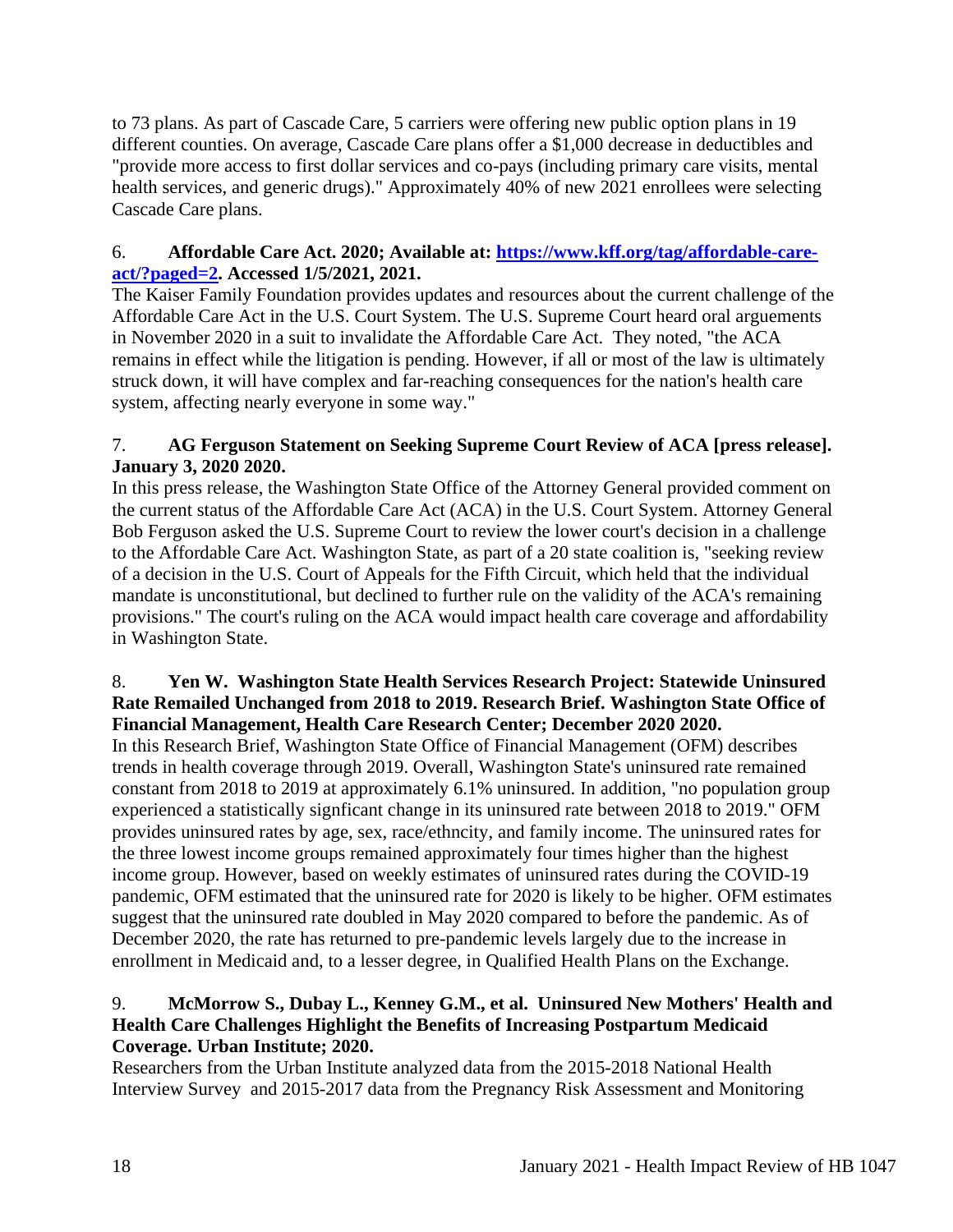System (PRAMS) to evaluate the impact of losing Medicaid coverage on postpartum health outcomes. Generally, they found that 11.5% of individuals who are postpartum were uninsured in the U.S. and 47.4% reported being uninsured because they lost Medicaid or their medical plan stopped after pregnancy. An additional 6% reported losing Medicaid or their medical plan becuase of a new job, change in income, or other reason. Individuals who lived in states with Medicaid expansion were less likely to be uninsured postpartum than individuals in states that did not expand Medicaid (11% versus 37%). Approximately 23.2% of individuals who are postpartum reported having unmet physical or mental health care needs due to cost in the past year. The authors also noted that "the COVID-19 pandemic and ensuing economic crisis...will put even more women at risk of uninsurance and in need of affordable coverage options before, during, and after pregnancy." The report concludes that, "if new mothers were to gain coverage through an extension of postpartum Medicaid eligibility, they could experience reduced affordability problems and an improved ability to manage chrnoic conditions during that critical period after giving birth."

# 10. **Legislature Washington State. Definitions.** *RCW 18.35.010***2014.**

RCW 18.35.010 provides definitions for "hearing instrument" and "hearing aid specialist," among other terms.

## 11. **Arlinger Stig. Negative consequences of uncorrected hearing loss—a review.**  *International Journal of Audiology.* **2003;42(2):S17-S20.**

Arlinger provides a review and commentary on the impacts of reduced hearing thresholds. While the review primarily focuses on literature related to older adults, Arlinger provides general information that reduced hearing thresholds have been associated with physical, cognitive, behavioral, and social impacts. It has also been associated with poorer quality of life, isolation, reduced social activity, feelings of exclusion, and increased prevalence in symptoms of depression. Arlinger notes that, "these findings indicate the importance of early identification of hearing loss and offers of rehabilitative support, where fitting of hearing aids is usually an important component."

## 12. **Barrett T.S., White K.R. Trends in Hearing Loss Among Adolescents.** *Pediatrics.*  **2017;140(6).**

Barrett and White updated previous estimates of the prevalence of adolescents aged 12 to 19 that are deaf or hard of hearing in the U.S. They analyzed National Health and Nutrition Examination Survey (NHANES) data from 1994 to 2010, which included information for 6,891 adolescents, to determine prevalence at low and high hearing thresholds. NHANES is the only national dataset with audiometry examination measures. Overall, they found a decrease in prevalence for mild hearing thresholds and similar prevalence for severe hearing thresholds. They also found that unilateral hearing impacts were more prevalent than bilateral hearing impacts. From 1994 to 2010, Barrett and White concluded that 7.01 to 8.56 out of 1000 adolescents ages 12 to 19 experience bilateral hearing thresholds greater than or equal to 25 decibels and 26.8 to 46.8 out of 1000 experience unilateral hearing thresholds greater than or equal to 25 decibels. The concluded that, "hearing loss [greater than or equal to] 15 dB affects 3% to 5% of adolescents and hearing loss >15 dB affects 15% to 20% of adolescents." The authors concluded that prevalence did not increase between 1994 and 2010. The authors state that youth that are deaf or hard of hearing may experience poor psychosocial health, school performance, social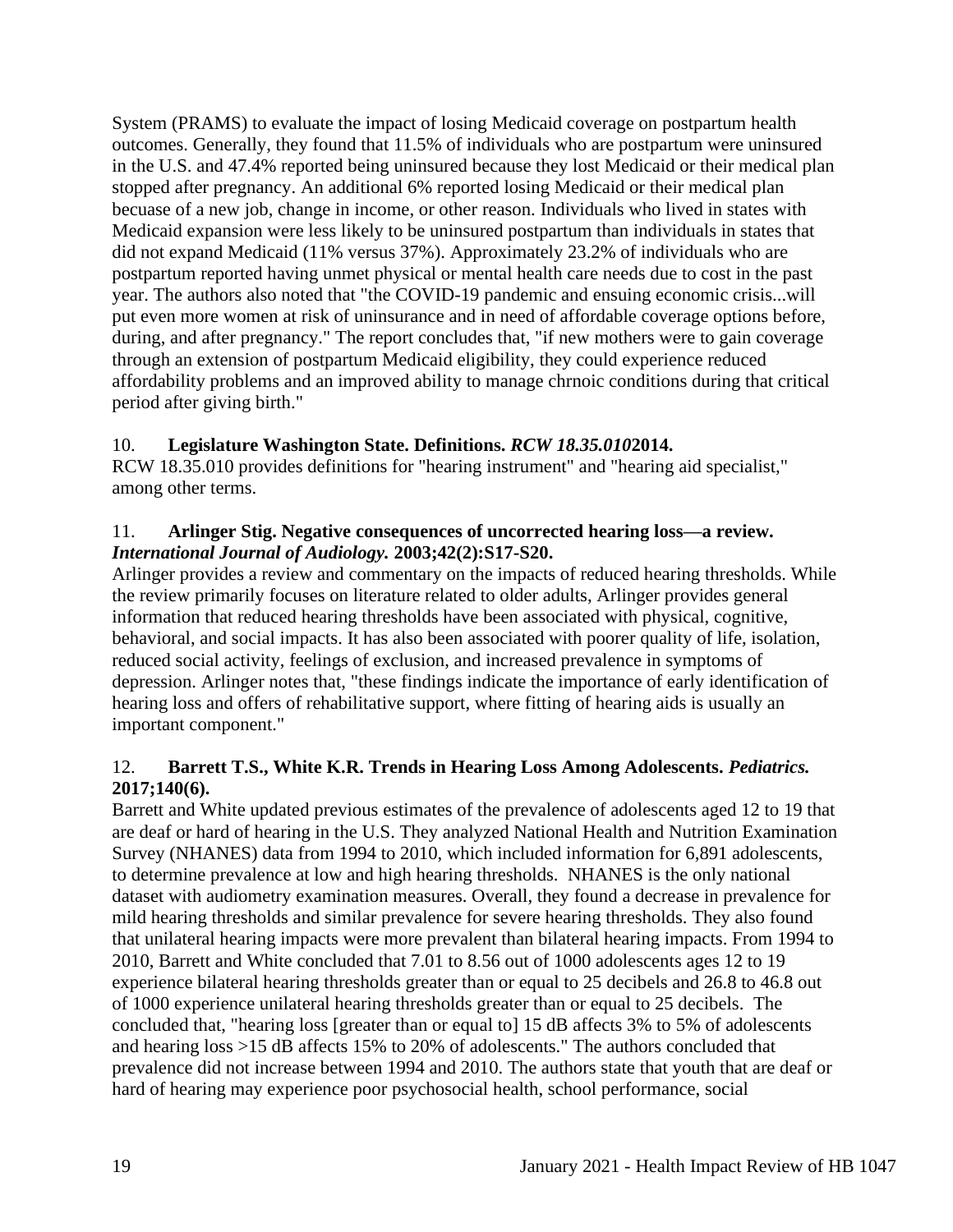engagement, language development, and self-esteem. These impacts affect all youth that are deaf or hard of hearing, including youth with mild hearing thresholds and unilateral or bilateral impacts. NHANES has not collected audiometric data since 2010, and data collected in 2006, 2008, and 2010 were only available for children aged 12 to 19 years. The only NHANES data available for children aged 6 to 19 were data collected in 1988 and 1994. The authors recommend that NHANES resume collecting audiometric data for children ages 6 to 19 to provide up-to-date prevalence data for youth that are deaf or hard of hearing in the U.S.

# 13. **Limb S. J., McManus M. A., Fox H. B., et al. Ensuring financial access to hearing aids for infants and young children.** *Pediatrics.* **2010;126 (Supplement 1):S43-S51.**

In 2006, the National Center for Hearing Assessment and Management convened a Children's Audiology Financing Workgroup to make recommendations about funding for hearing aids and associated care for children aged 0-3 years of age. The workgroup recognized that, "many children with permanent hearing loss do not receive hearing aids and related professional services, in part because of public and private financing limitations." They cite a 2003 survey with all Early Hearing Detection and Intervention programs, in which 88% of programs stated that financing problems for hearing aids was a significant barrier for youth that are deaf or hard of hearing. The authors write that, "without appropriate access to language, hearing technology, and early intervention, children with hearing loss almost always fall behind their peers in language, cognition, and social-emotional development." Infants that do not receive appropriate early-intervention services often exhibit at least one developmental delay. Hearing technology has the ability to reduce or eliminate negative outcomes. The workgroup made four recommendations: 1. Expand the definition of hearing assistive technology provided in the Individuals With Disabilities Education Act that hearing aids includes both analog and digital devices to ensure devices with adequate technology for children are included. Typically, the most appropriate hearing aids for children are digital hearing aids with specific features, including automatic feedback cancellation, low-level noise reduction, multiple channels, and wide dynamic range compression. 2. Ensure that digital hearing aids, which are the medically necessary type of hearing aid for infants and children are covered by Medicaid and the Children's Health Insurance Program. 3) Encourage state legislative mandates that private health insurance must cover digital hearing aids and related professional services for infants and children. The workgroup estimated that this option would provide coverage for approximately 20% of infants and children that are deaf or hard of hearing, with an increase in premiums of less than 1%. This option would not provide coverage for all youth that are deaf or hard of hearing since selfinsured plans are excluded from state mandates. In addition, these mandates are unlikely to fully cover the cost of hearing aids, accessories, and professional services, requiring some level of cost-sharing or out-of-pocket expenses from families. 4) Establish loaner program for hearing aids in every state. The workgroup estimated that approximately \$3,000 per hearing aid (in 2010 dollars) would be required to provide the hearing aid, accessories and related professional services to children 0 to 3 years of age.

#### 14. **Hearing The Joint Commitee on Infant. Year 2019 Position Statement: Principles and Guidelines for Early Hearing Detection and Intervention Programs.** *The Journal of Early Hearing Detection and Intervention.* **2019;4(2):1-44.**

In 2019, the Joint Committee on Infant Hearing issued an updated position statement. The report clarified preferred language. The committee recommend using person-first language phrases like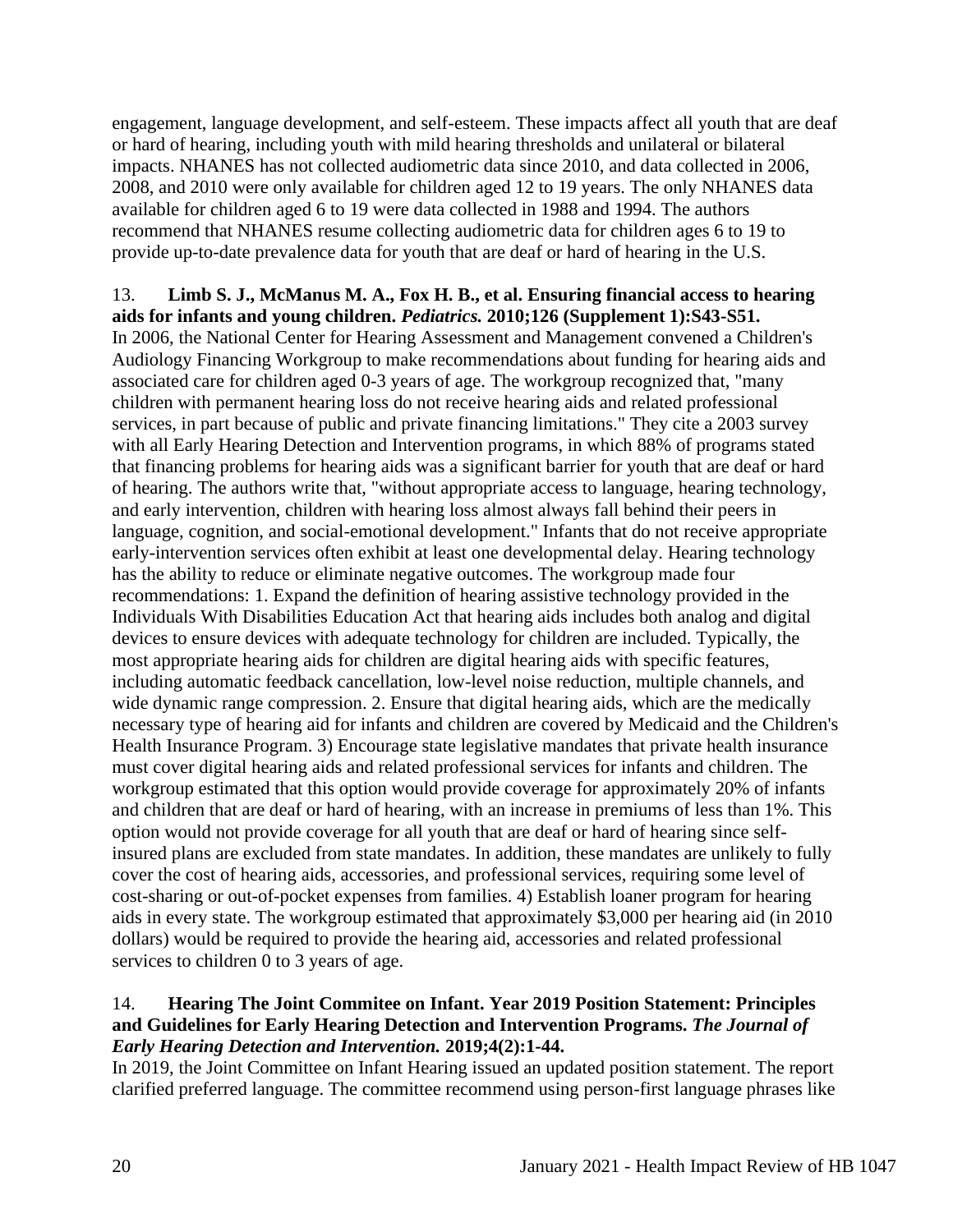"infants or children who are deaf or hard of hearing" to be inclusive of all children with varied hearing levels. They also recommended replacing "hearing loss" with "hearing thresholds in the mild, moderate, severe, or profound range" to acknowledge that infants and children with hearing outside the typical range have not experienced a loss. Lastly, "the JCIH recognizes that terms like hearing loss, hearing impairment, and hearing levels have different values or interpretations assigned to them depending on one's cultural perspective." The committee affirmed the importance of fitting hearing aids using evidence-based protocols to ensure maximum audibility as soon as possible after diagnosis, ideally no later than four months of age, for families that have chosen development of listening and spoken language as a goal. A child who is deaf or hard of hearing may experience delays in speech and language development, academic achievement, and social and emotional outcomes. They stated, "the goals of early hearing detection and intervention (EHDI) are to maximize language and communication competence, literacy development, and psychosocial well-being for children who are deaf or hard of hearing. Without appropriate language exposure and access, these children will fall behind their hearing peers in communication, language, speech, cognition, reading, and socialemotional development, and delays may continue to affect the child's life into adulthood. With early detection and appropriate, targeted intervention, developmental milestones for an infant who is deaf or hard of hearing can be expected to be achieved." The committee also states that, "consistent with pediatric diagnostic evaluations, the fitting of pediatric amplification should be provided by an audiologist with expertise, skills, and knowledge in pediatric audiology." The committee recognizes the national shortage of pediatric audiologists and recommends continued efforts to increase the number of audiologists with pediatric knowledge and skills. Hearing aids for children should include technology features such as pediatric-sized earhooks, tamper-proof battery doors, compatibility with remote-microphone (FM) technology, and flexible gain and output characteristics that can be modified as an infant's hearing changes.

#### 15. **Moeller M. P., Tomblin J. B. An Introduction to the Outcomes of Children with Hearing Loss Study.** *Ear and Hearing.* **2015;36 Suppl 1:4S-13S.**

The Outcomes of Children with Hearing Loss project resulted after a National Institute on Deafness and other Communication Disorders (NIDCD) work group identified a lack of research on the outcomes of children who use hearing aids. The project gathered evidence about the benefits of early access to hearing amplification technology and identified factors that contribute to the risk and protection of children who use hearing aids. The authors cite past research on language development showing that, "access to the acoustic-phonetic properties in the input is essential for spoken language learning and a hearing loss could result in reduced learning both with respect to what is learned and how rapidly it is learned." They also point out that the "most" potent input for language learning will occur in the context of social engagement and interaction with caregivers and playmates," and that children who have hearing thresholds in the mild, moderate, or severe ranges could miss out on some of these learning opportunities. The authors asserted that removing some of these barriers through appropriate interventions may provide children who are deaf or hard of hearing with resilience in language development. Hearing aids can help to amplify sound and, for children, the technology of the aids makes a large difference. For example, the authors state "limited bandwidth provided by amplification can render final -s nearly inaudible" and, over time, this can reduce the child's "cumulative linguistic experience, which places the child at risk for reductions in language learning efficiency and for language delays." Any degree of hearing outside the typical range could place a child at risk for negative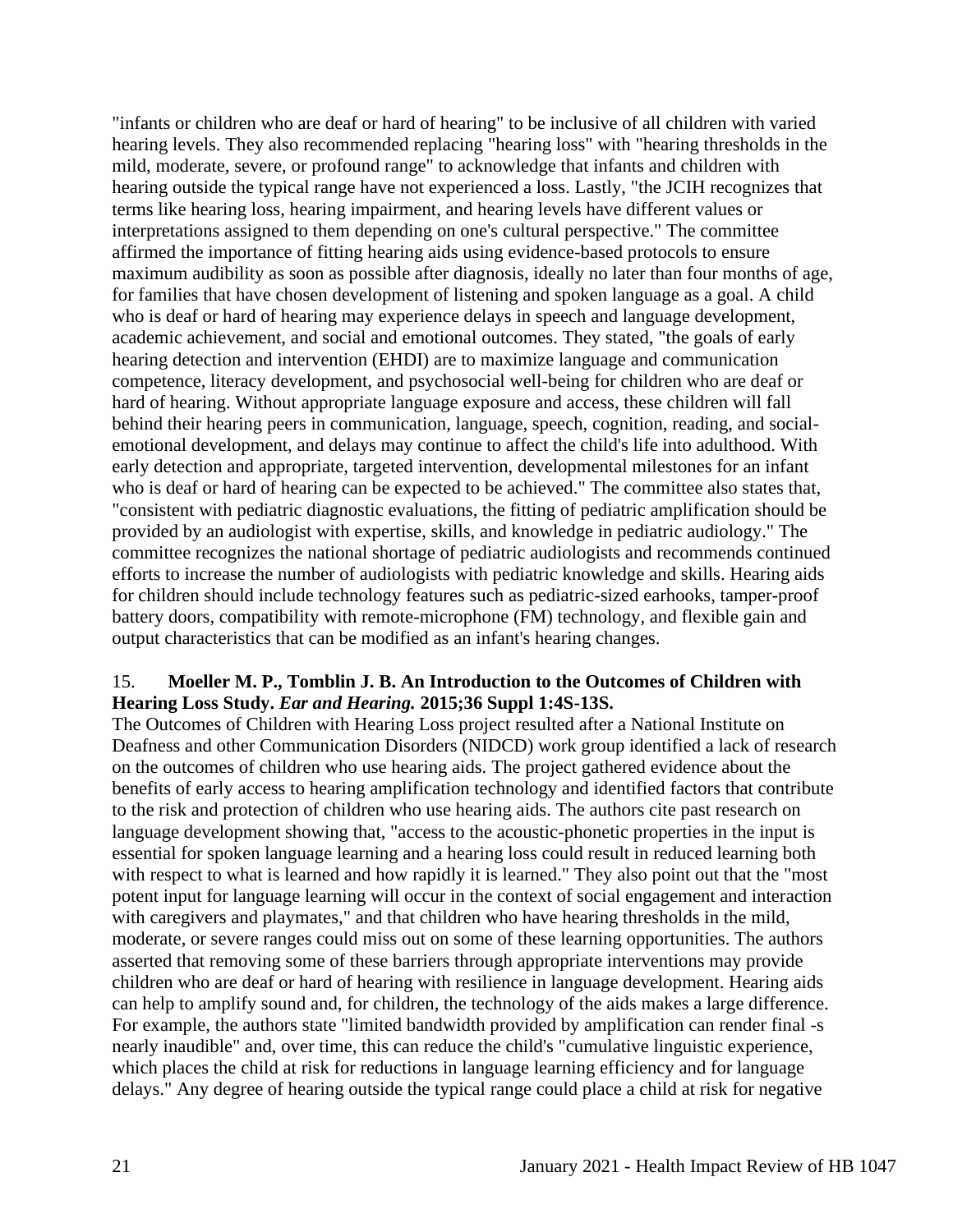outcomes. The authors concluded that there are three main factors that influence access to linguistic input for children who are deaf or hard of hearing, including 1) aided audibility; 2) hearing aid use, including age at fitting, duration, and consistency of use; and 3) quantity and quality of linguistic input from caregivers. They also cite previous research showing that higher levels of aided audibility resulted in better speech production and language skills in preschoolers, and better language outcomes in school-aged children who are hard of hearing. For the Outcomes of Children with Hearing Loss project, the authors hypothesized that, "provision of well-fit [hearing aids], higher levels of audibility, and consistent [hearing aid] use will lead to better access to linguistic input and higher levels of cumulative linguistic experience."

## 16. **Vision and Hearing Screening Services for Children and Adolescents. 2019; Available at: [https://www.medicaid.gov/medicaid/benefits/early-and-periodic-screening](https://www.medicaid.gov/medicaid/benefits/early-and-periodic-screening-diagnostic-and-treatment/vision-and-hearing-screening-services-children-and-adolescents/index.html)[diagnostic-and-treatment/vision-and-hearing-screening-services-children-and](https://www.medicaid.gov/medicaid/benefits/early-and-periodic-screening-diagnostic-and-treatment/vision-and-hearing-screening-services-children-and-adolescents/index.html)[adolescents/index.html.](https://www.medicaid.gov/medicaid/benefits/early-and-periodic-screening-diagnostic-and-treatment/vision-and-hearing-screening-services-children-and-adolescents/index.html) Accessed 12/30/2019, 2019.**

The U.S. Centers for Medicare and Medicaid Services (CMS) summarizes vision and hearing screening services for children and adolescents. CMS reports that two to three out of every 1,000 children are born deaf or hard of hearing, with many more children developing hearing problems after birth. While 95% of all newborns receive hearing screening, many children do not receive early diagnosis and treatment for hearing conditions. They state that, hearing conditions "can have negative impacts on language and speech development, academic performance, and overall well-being. Research shows that identifying and treating hearing impairments earlybefore 6 months of age- can help prevent these outcomes." CMS Early and Periodic Screening, Diagnostic and Treatment guidelines requires that Medicaid cover hearing aids, replacement batteries, and Cochlear implants.

## 17. **Health Washington State Department of. Early Hearing-loss Detection, Diagnosis and Intervention: Diagnostic and Early Intervention Statistics 2018. 2019.**

In 2017, there were 86,070 infants born in Washington State. Approximately 97% received a newborn hearing screening test before 1 month of age. DOH notes that many infants born outside of hospitals do not receive newborn hearing screening. Of infants screened, 93% (70,758 infants) passed the initial newborn hearing screening test and 5% (3,982 infants) did not pass. Of infants that did not pass the initial screen, 80% (3,189 infants) passed the follow-up screen and 14% (552 infants) were referred. Another 6% were lost to follow-up (202 infants) or other reasons (39 infants). Overall, in 2017, 687 infants were referred for audiological evaluation and approximately 2 out of 1,000 infants were identified with hearing loss (total of 157 infants). Infants with hearing problems are diagnosed with a slight, mild, moderate, severe, or profound degree of hearing loss. DOH reports that 1-3 out of 1,000 infants are born deaf or hard of hearing.

#### 18. **(NIDCD) National Institute on Deafness and Other Communication Disorders. NIDCD Statistical Report: Prevalence of Hearing Loss in U.S. Children, 2005. National Institutes of Health, U.S. Department of Health and Human Services; 2006.**

The National Institute on Deafness and other Communication Disorders (NIDCD) of the National Institutes of Health (NIH), published a statistical report in 2006 using data from the National Health and Nutrition Examination Surveys (NHANES) from 1976 to 1994 to estimate the prevalence of youth that are deaf or hard of hearing in the U.S. The NIDCD classifies hearing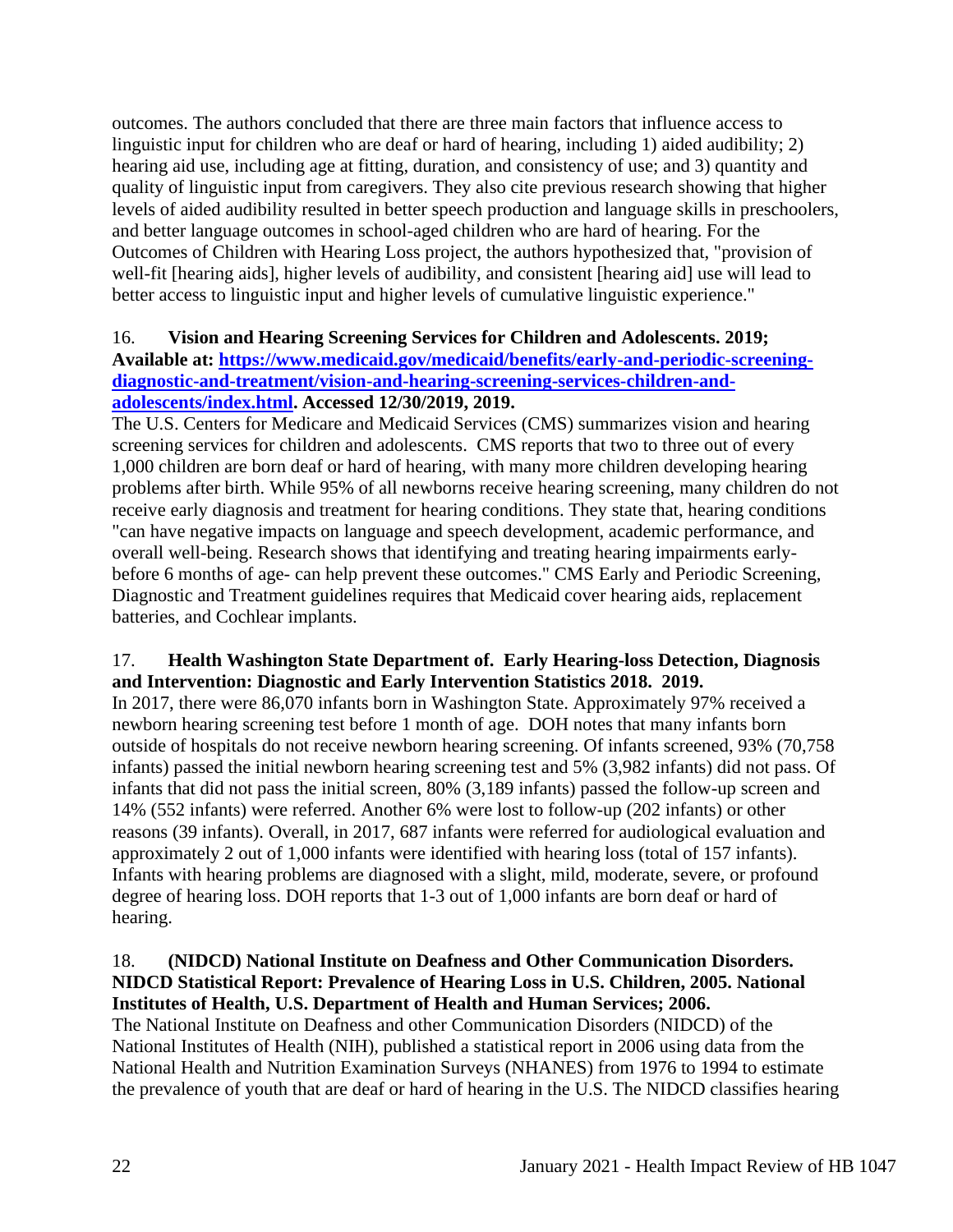thresholds as normal, mild, moderate, severe, and profound, with normal hearing levels less than or equal to 15 decibels and profound hearing levels more than 75 decibels. Audiometry in children 6 t o19 years of age was measured in 7,119 children in 1976-1980 and 6,166 children in 1988-1994 NHANES. Based on survey data, and adjusted for the 2005 U.S. population, NIDCD found that 903,000 (1.57%) to 957,000 (1.66%) U.S. children 6 to 19 years of age experience bilateral mild, moderate, or severe hearing levels. They estimate that 4.9% to 5.7% of children 6 to 19 years of age experience unilateral mild, moderate, or severe hearing levels. For the 2005 population, these percentages represent 2.6 to 2.8 million U.S. children with unilateral mild to severe hearing levels.

## 19. **Congress 111th. The Patient Protection and Affordable Care Act.** *Public Law 111- 148***2010.**

Section 1311(d)(3) of the Patient Protection and Affordable Care Act outlines requirements related to states requiring additional benefits in addition to the federally-defined essential health benefits. Subsection (3)(B)(ii) outlines ways that the state must assume the cost of additional benefits.

# 20. **Alberg J. Insurance Coverage for Children's Hearing Aids: Making it a reality. BEGINNINGS for Parents of Children Who Are Deaf or Hard of Hearing, Inc.**

This PowerPoint presentation summarizes work by the North Carolina chapter of the Hearing Loss Association of America to pass hearing aid legislation in North Carolina. The bill would have required health insurance providers to cover the cost of hearing aids for children at \$2,000 per ear every 36 months. As part of their efforts, the authors estimated the cost of the benefit per year at \$1,984,000 and the estimated increase in insurance premiums at \$0.39 per member per year.

# 21. **Authority Washington State Health Care. Citizenship and Immigration Status Guide. 2019.**

The Washington State Health Care Authority provides an overview of potential program eligibility based on citizenship and immigration status.

# 22. **Munoz K., Olson W.A., Twohig M.P., et al. Pediatric hearing aid use: Parent-Reported Challenges.** *Ear and Hearing.* **2015;36(2):279-287.**

The authors conducted the Parent Hearing Aid Management Inventory study to identify parentreported challenges to hearing aid management for children ages 0 to 3 years old and family demographics. Thirty-seven families completed surveys through Early Intervention programs in Utah and Indiana. Questions explored access to information, parent confidence, expectations, communication with the audiologist, and challenges with using hearing aids. Survey questions also asked about symptoms of depression, psychological flexibility, experiential avoidance, and internal thought processes. The majority of parents responding to the survey had children that were 22 months old and had been wearing binaural hearing aids for about 15 months. Recommendations state that infants receive hearing intervention services before 6 months of age to optimize spoken language development as "children with hearing loss, regardless of the degree, are at risk for developmental consequences as a result of their hearing loss." Many families report challenges accessing services. In this survey, parents reported that their primary source of information and skills was the audiologist, and studies have shown the importance of